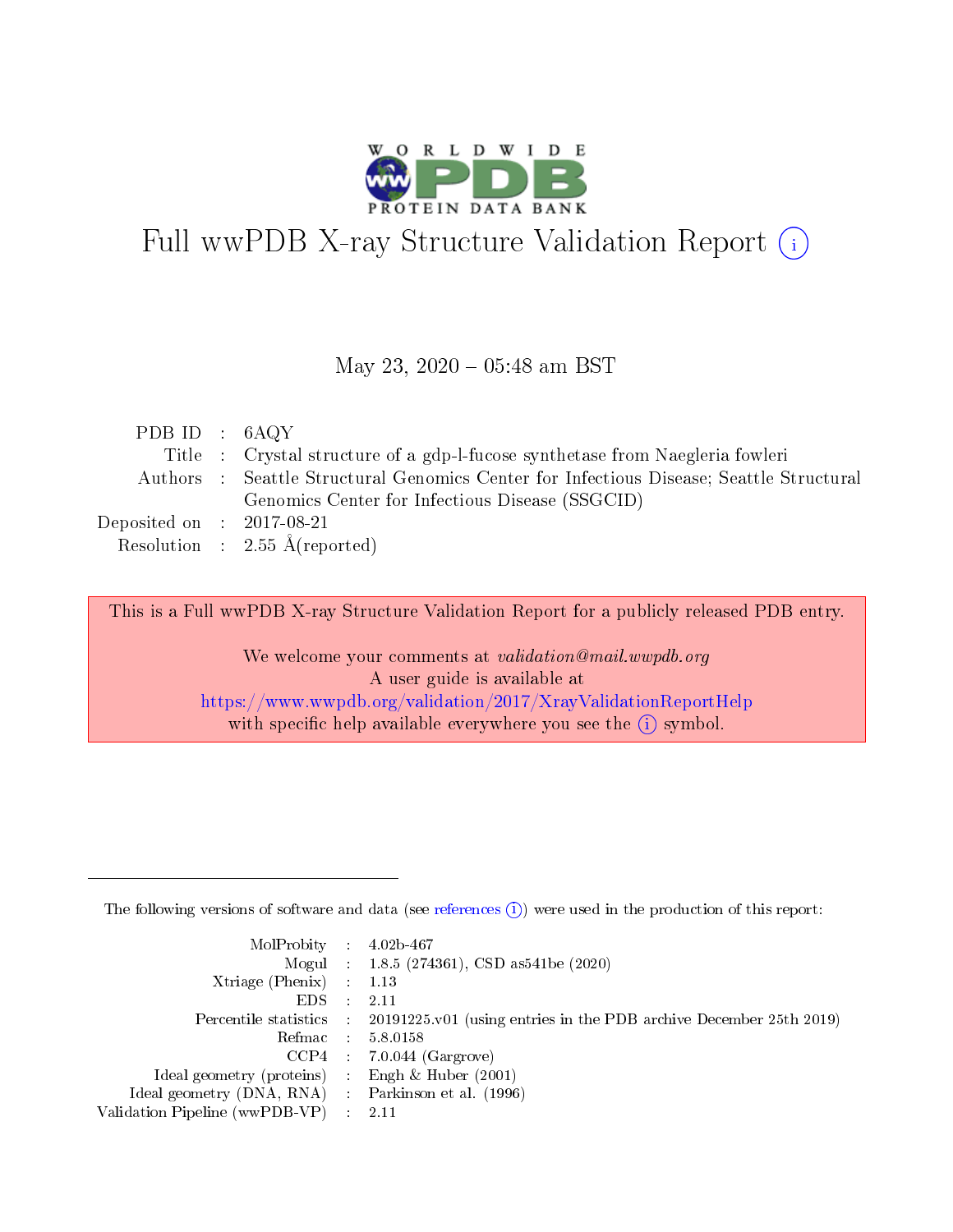# 1 [O](https://www.wwpdb.org/validation/2017/XrayValidationReportHelp#overall_quality)verall quality at a glance  $(i)$

The following experimental techniques were used to determine the structure: X-RAY DIFFRACTION

The reported resolution of this entry is 2.55 Å.

Percentile scores (ranging between 0-100) for global validation metrics of the entry are shown in the following graphic. The table shows the number of entries on which the scores are based.



| Metric                | Whole archive<br>$(\#\text{Entries})$ | Similar resolution<br>$(\#\text{Entries}, \text{resolution range}(\textup{\AA}))$ |
|-----------------------|---------------------------------------|-----------------------------------------------------------------------------------|
| $R_{free}$            | 130704                                | $1284(2.56-2.52)$                                                                 |
| Clashscore            | 141614                                | $1332(2.56-2.52)$                                                                 |
| Ramachandran outliers | 138981                                | $1315(2.56-2.52)$                                                                 |
| Sidechain outliers    | 138945                                | $1315(2.56-2.52)$                                                                 |
| RSRZ outliers         | 127900                                | $1272(2.56-2.52)$                                                                 |

The table below summarises the geometric issues observed across the polymeric chains and their fit to the electron density. The red, orange, yellow and green segments on the lower bar indicate the fraction of residues that contain outliers for  $>=3, 2, 1$  and 0 types of geometric quality criteria respectively. A grey segment represents the fraction of residues that are not modelled. The numeric value for each fraction is indicated below the corresponding segment, with a dot representing fractions  $\epsilon=5\%$  The upper red bar (where present) indicates the fraction of residues that have poor fit to the electron density. The numeric value is given above the bar.

| Mol    | Chain         | Length | Quality of chain |                             |
|--------|---------------|--------|------------------|-----------------------------|
| 1      | А             | 341    | 88%              | 8%                          |
| п<br>п | B             | 341    | 3%<br>89%        | $5\% \cdot 6\%$             |
| 1      | $\mathcal{C}$ | 341    | 83%              | 12%<br>$\ddot{\phantom{0}}$ |
| п      | D             | 341    | 8%<br>82%        | $.6\%$<br>11%               |
|        | E             | 341    | 3%<br>87%        | 10%<br>$\bullet$            |
|        | $\mathbf{F}$  | 341    | 18%<br>79%       | 9%<br>12%                   |

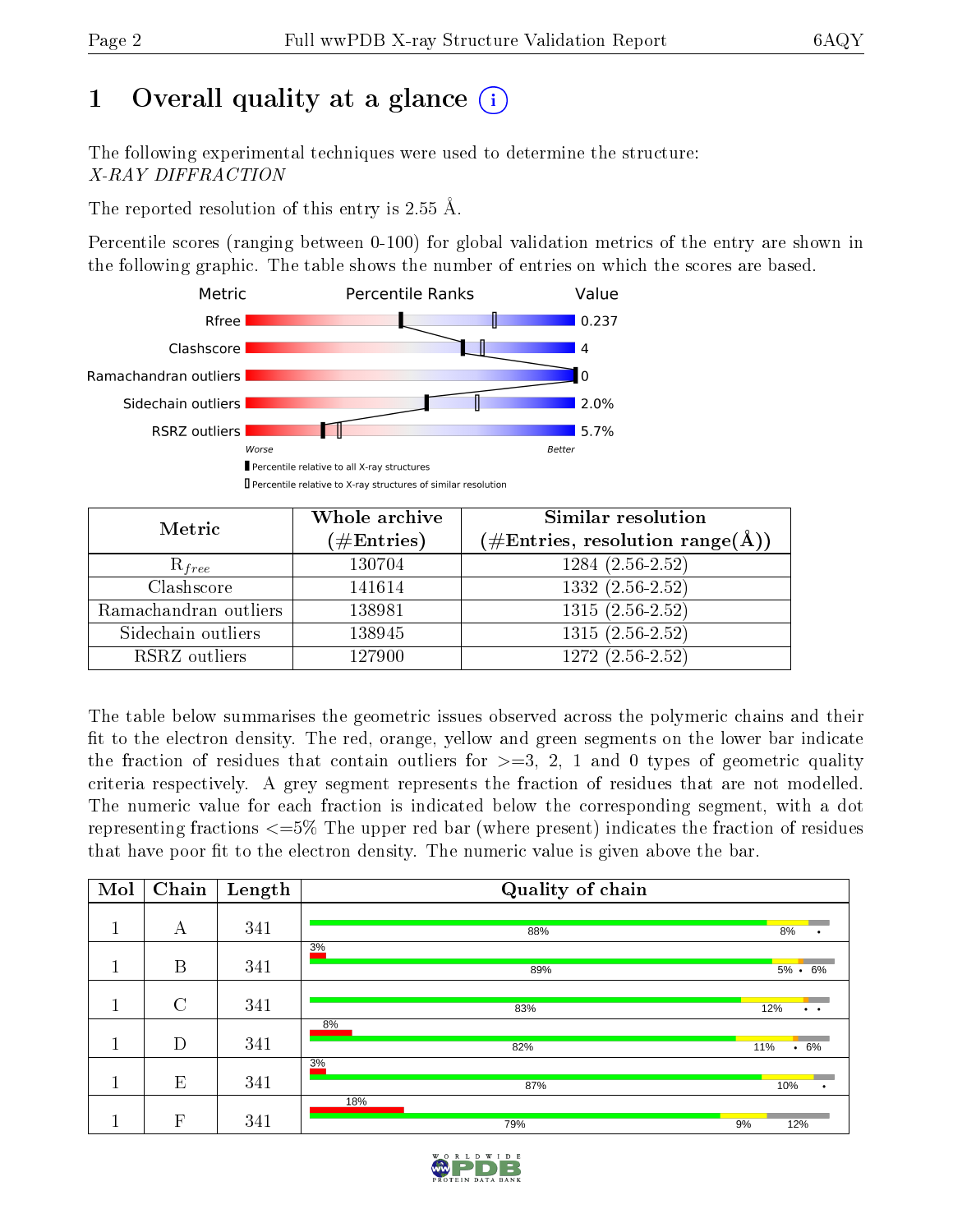The following table lists non-polymeric compounds, carbohydrate monomers and non-standard residues in protein, DNA, RNA chains that are outliers for geometric or electron-density-fit criteria:

|  |     |        |        | Mol   Type   Chain   Res   Chirality   Geometry   Clashes   Electron density |
|--|-----|--------|--------|------------------------------------------------------------------------------|
|  | 402 | $\sim$ |        |                                                                              |
|  | 402 | $\sim$ | $\sim$ |                                                                              |

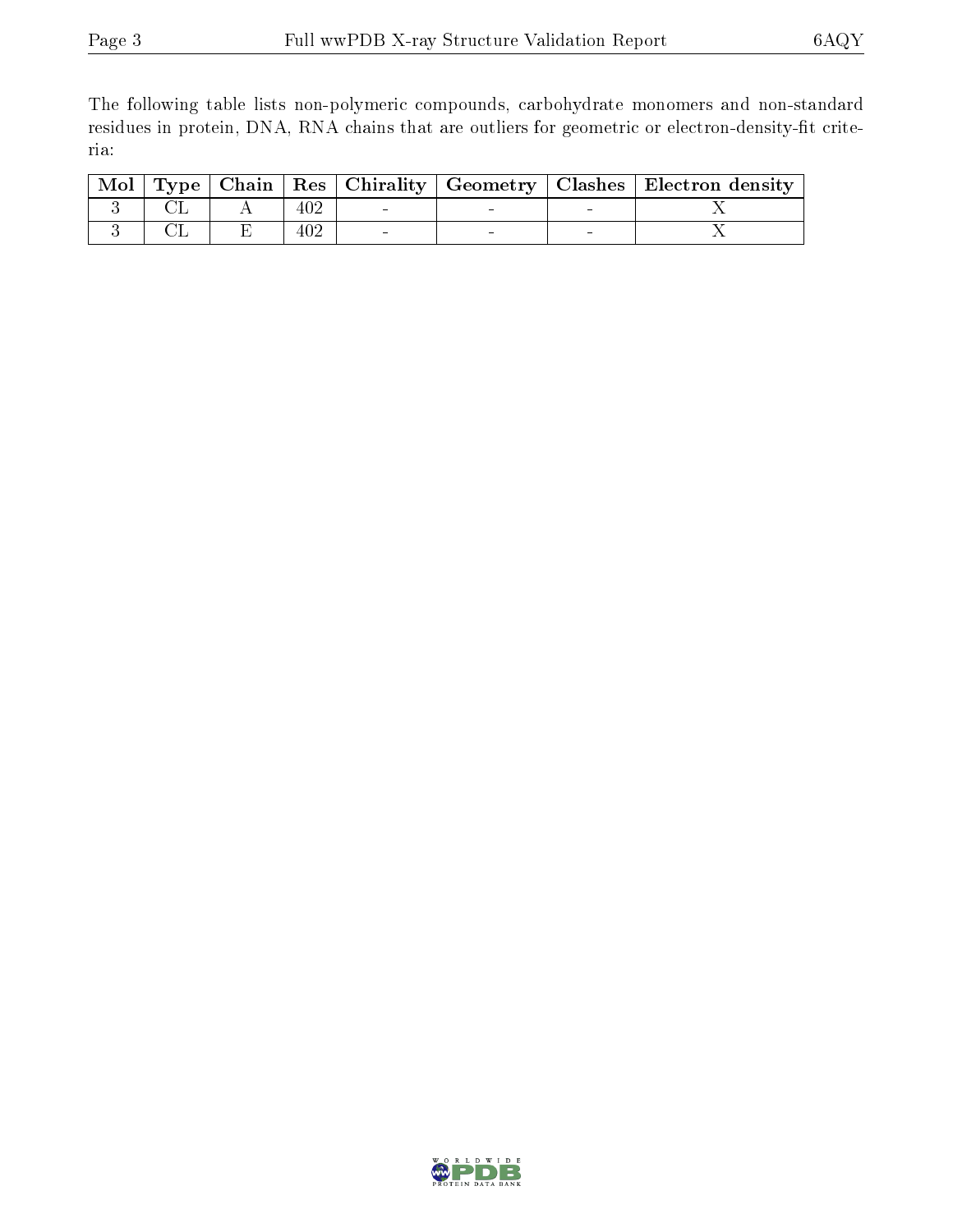# 2 Entry composition (i)

There are 4 unique types of molecules in this entry. The entry contains 14671 atoms, of which 0 are hydrogens and 0 are deuteriums.

In the tables below, the ZeroOcc column contains the number of atoms modelled with zero occupancy, the AltConf column contains the number of residues with at least one atom in alternate conformation and the Trace column contains the number of residues modelled with at most 2 atoms.

| Mol | Chain         | <b>Residues</b> |       |               | Atoms |          |    | ZeroOcc        | AltConf        | <b>Trace</b>     |
|-----|---------------|-----------------|-------|---------------|-------|----------|----|----------------|----------------|------------------|
|     | $\mathbf{A}$  | 328             | Total | C             | Ν     | $\Omega$ | S  | $\overline{0}$ | 0              | 0                |
|     |               |                 | 2542  | 1629          | 420   | 476      | 17 |                |                |                  |
|     | B             | 322             | Total | C             | N     | $\Omega$ | S  | $\theta$       |                | $\left( \right)$ |
|     |               |                 | 2499  | 1605          | 411   | 467      | 16 |                |                |                  |
|     | $\mathcal{C}$ | 326             | Total | $\Gamma$      | N     | $\Omega$ | S  | 0              | $\overline{0}$ | 0                |
|     |               |                 | 2545  | 1633          | 421   | 475      | 16 |                |                |                  |
|     | D             | 322             | Total | C             | Ν     | $\Omega$ | S  | $\overline{0}$ | 0              | 0                |
|     |               |                 | 2366  | 1508          | 396   | 446      | 16 |                |                |                  |
|     | E             | 329             | Total | $\mathcal{C}$ | N     | $\Omega$ | S  | $\theta$       | $\theta$       | 0                |
|     |               |                 | 2535  | 1620          | 422   | 476      | 17 |                |                |                  |
|     | $\mathbf{F}$  | 299             | Total | $\Gamma$      | N     | $\Omega$ | S  |                | $\overline{0}$ | 0                |
|     |               |                 | 2012  | 1265          | 345   | 388      | 14 | $\theta$       |                |                  |

Molecule 1 is a protein called gdp-l-fucose synthetase.

• Molecule 2 is SULFATE ION (three-letter code: SO4) (formula:  $O_4S$ ).



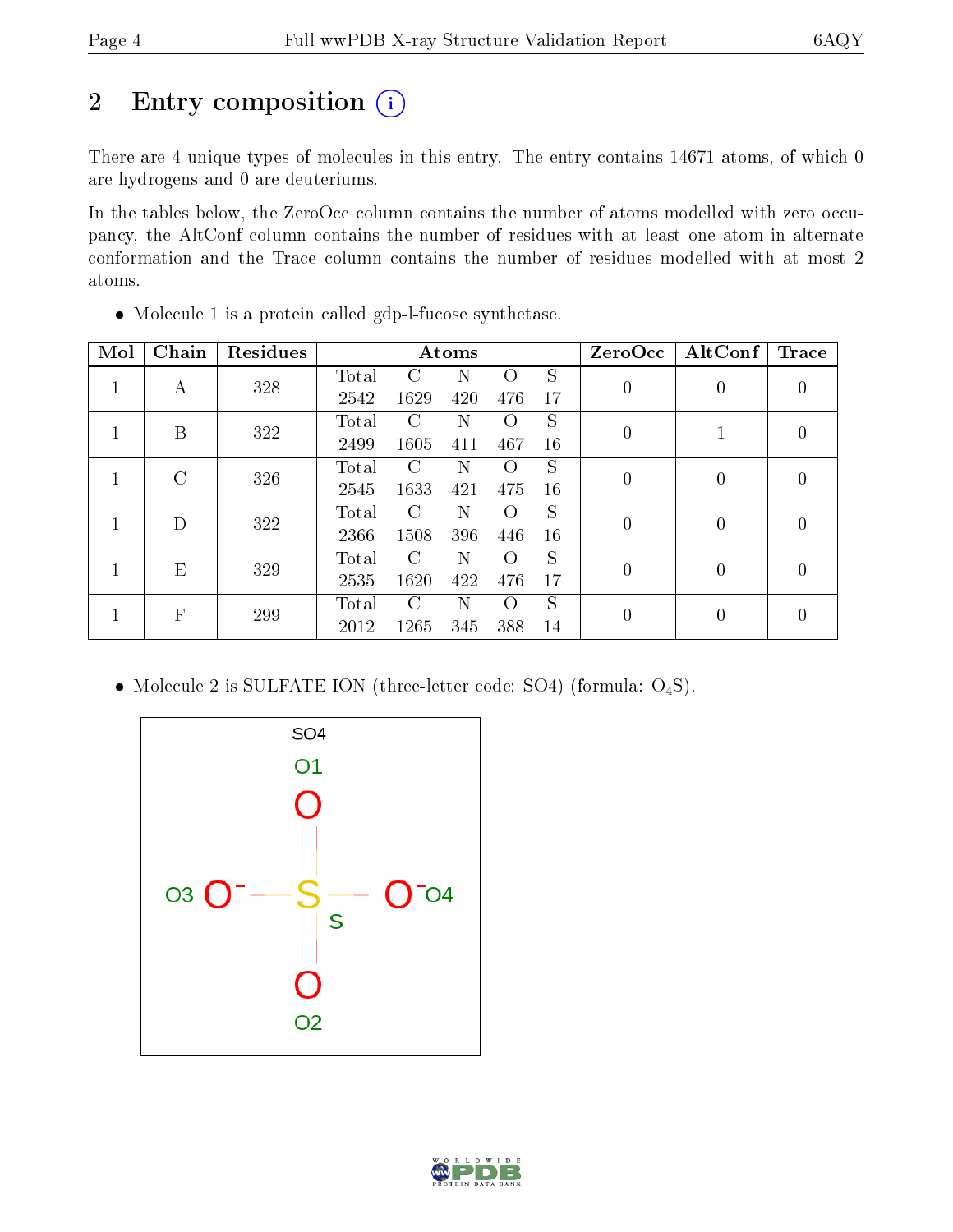| Mol | Chain | Residues | Atoms            | $ZeroOcc \   \ AltConf$ |
|-----|-------|----------|------------------|-------------------------|
| 2   |       |          | Total<br>-S<br>5 |                         |
| റ   |       |          | Total<br>5       |                         |
| 2   |       |          | Total<br>5       |                         |
| '2  | E     |          | Total<br>S<br>5  |                         |

Molecule 3 is CHLORIDE ION (three-letter code: CL) (formula: Cl).

|  | $Mol$   Chain   Residues | Atoms    | ZeroOcc   AltConf |
|--|--------------------------|----------|-------------------|
|  |                          | Total Cl |                   |
|  |                          | Total Cl |                   |

Molecule 4 is water.

| Mol | Chain         | Residues | Atoms                         | ZeroOcc  | AltConf |
|-----|---------------|----------|-------------------------------|----------|---------|
| 4   | Α             | 50       | Total<br>$\Omega$<br>50<br>50 | $\Omega$ | 0       |
| 4   | В             | 44       | Total<br>$\left($<br>44<br>44 | $\Omega$ | U       |
| 4   | $\mathcal{C}$ | 18       | Total<br>$\Omega$<br>18<br>18 | $\Omega$ |         |
| 4   | D             | 4        | Total<br>$\Omega$<br>4<br>4   | 0        | 0       |
| 4   | Ε             | 30       | Total<br>$\Omega$<br>30<br>30 | 0        | O       |
|     | F             | 4        | Total<br>$\bigcirc$<br>4<br>4 |          |         |

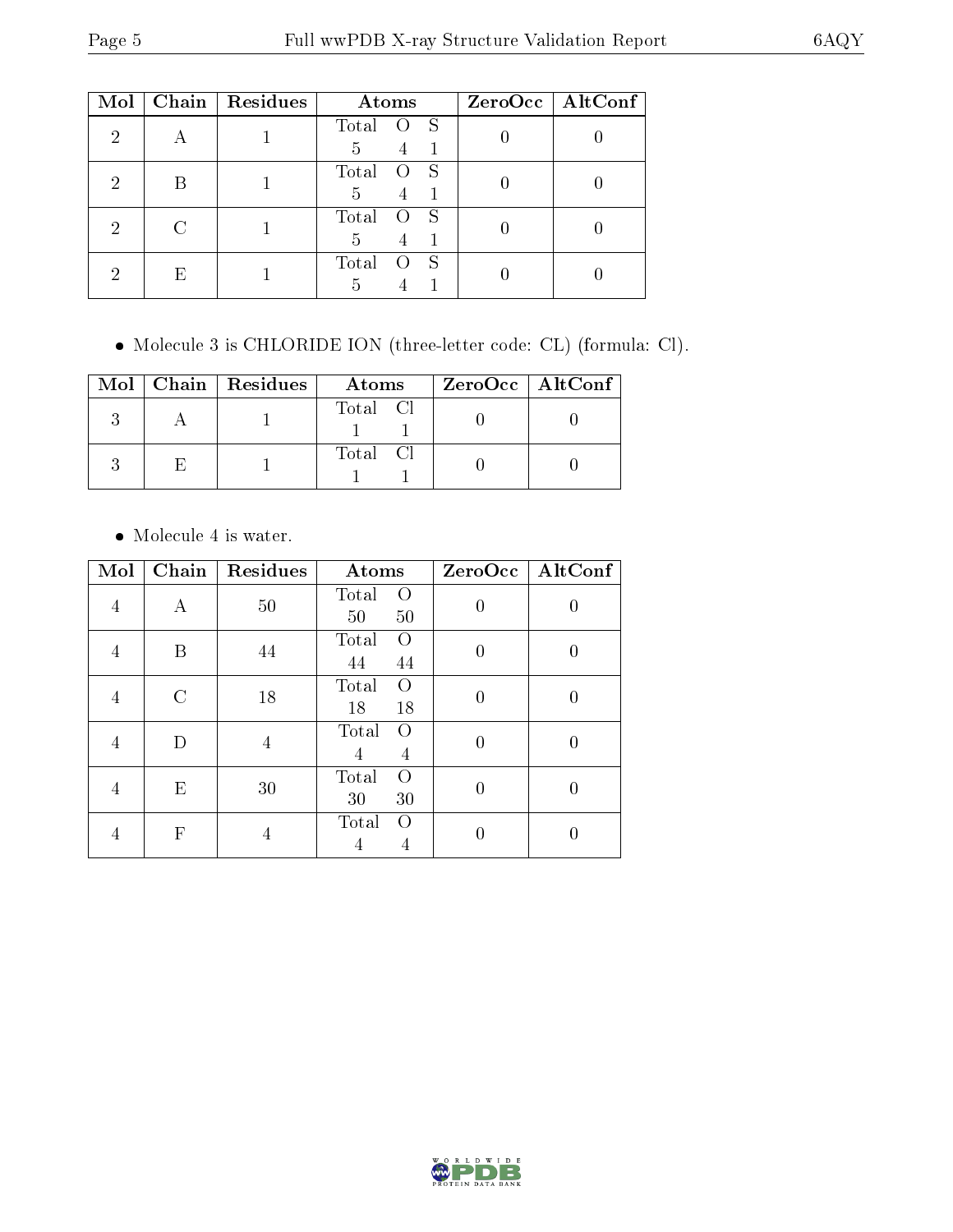# 3 Residue-property plots  $(i)$

These plots are drawn for all protein, RNA and DNA chains in the entry. The first graphic for a chain summarises the proportions of the various outlier classes displayed in the second graphic. The second graphic shows the sequence view annotated by issues in geometry and electron density. Residues are color-coded according to the number of geometric quality criteria for which they contain at least one outlier: green  $= 0$ , yellow  $= 1$ , orange  $= 2$  and red  $= 3$  or more. A red dot above a residue indicates a poor fit to the electron density (RSRZ  $> 2$ ). Stretches of 2 or more consecutive residues without any outlier are shown as a green connector. Residues present in the sample, but not in the model, are shown in grey.



• Molecule 1: gdp-l-fucose synthetase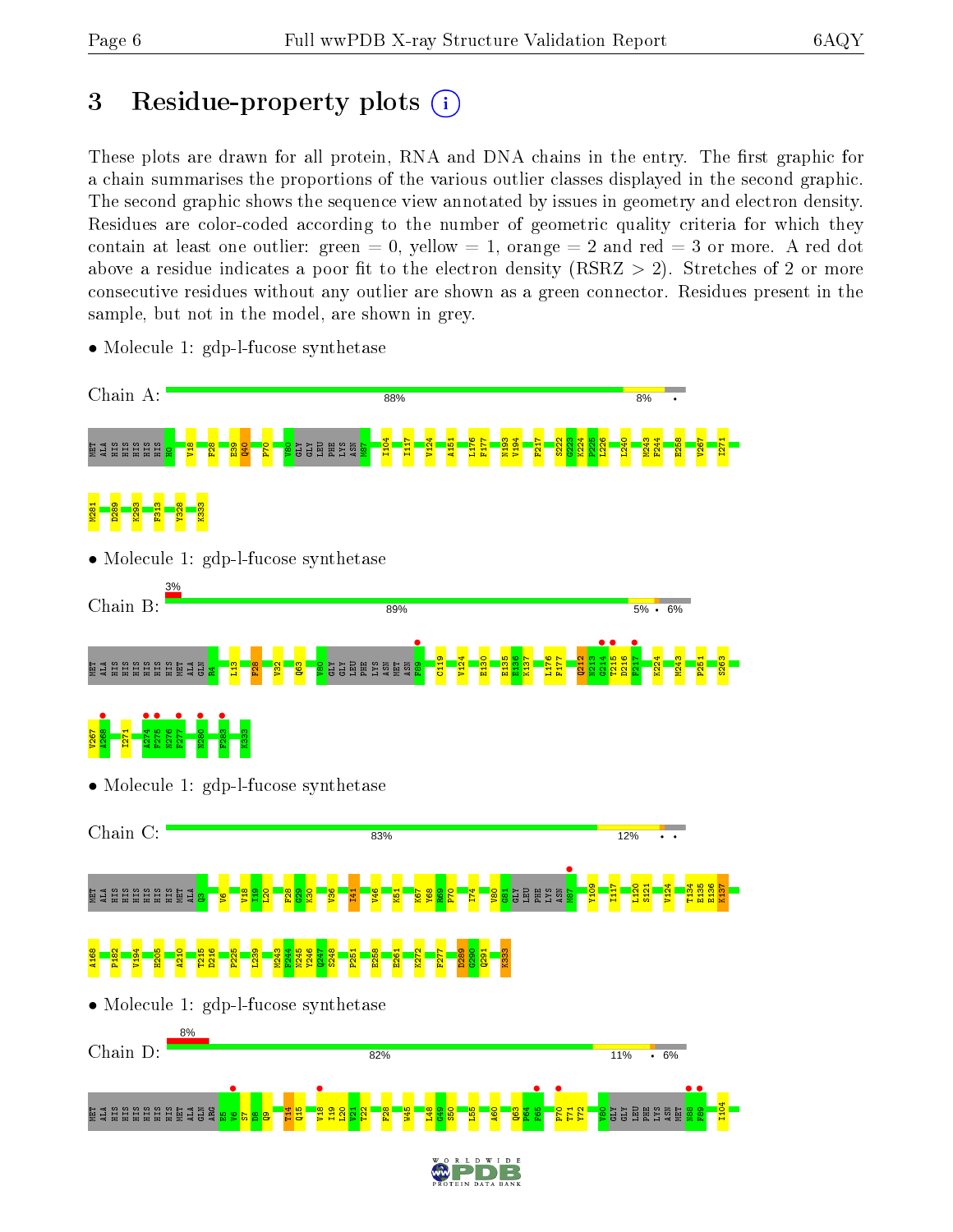# Y109 • D110 F111 • K115 T116 I117 S118 C119 L120 I129 • E130 Y131 • P132 • E135 L157 S174 • C175 L176 P182 T183 N184 D190 N191 V194 L200 • V219 • F220 • G221 • S222 G223 • L226 • R227 Q228 M243 • F244 N245 • C255 • S263 I264 G265 • Q266 V267 A268 • Q269 T270 • **A27 M281 • A288 • A288 • A288 • A288 • A288 • A288 • A288 • A288 • A288 • A288 • A288 • A288 • A288 • A288 • A<br>A27 • A288 • A288 • A288 • A288 • A288 • A288 • A288 • A288 • A288 • A288 • A288 • A288 • A288 • A288 • A288 •**

• Molecule 1: gdp-l-fucose synthetase



#### $\frac{18}{2}$ V219 P225  $1226$   $\bullet$ Q247 P251  $\frac{1}{2}$ **1271 •**<br>F275 •• N276 **•**<br>F277 F283 D289 F313 •  $\frac{14}{13}$ Q315 E319 E326 E329 K333

• Molecule 1: gdp-l-fucose synthetase



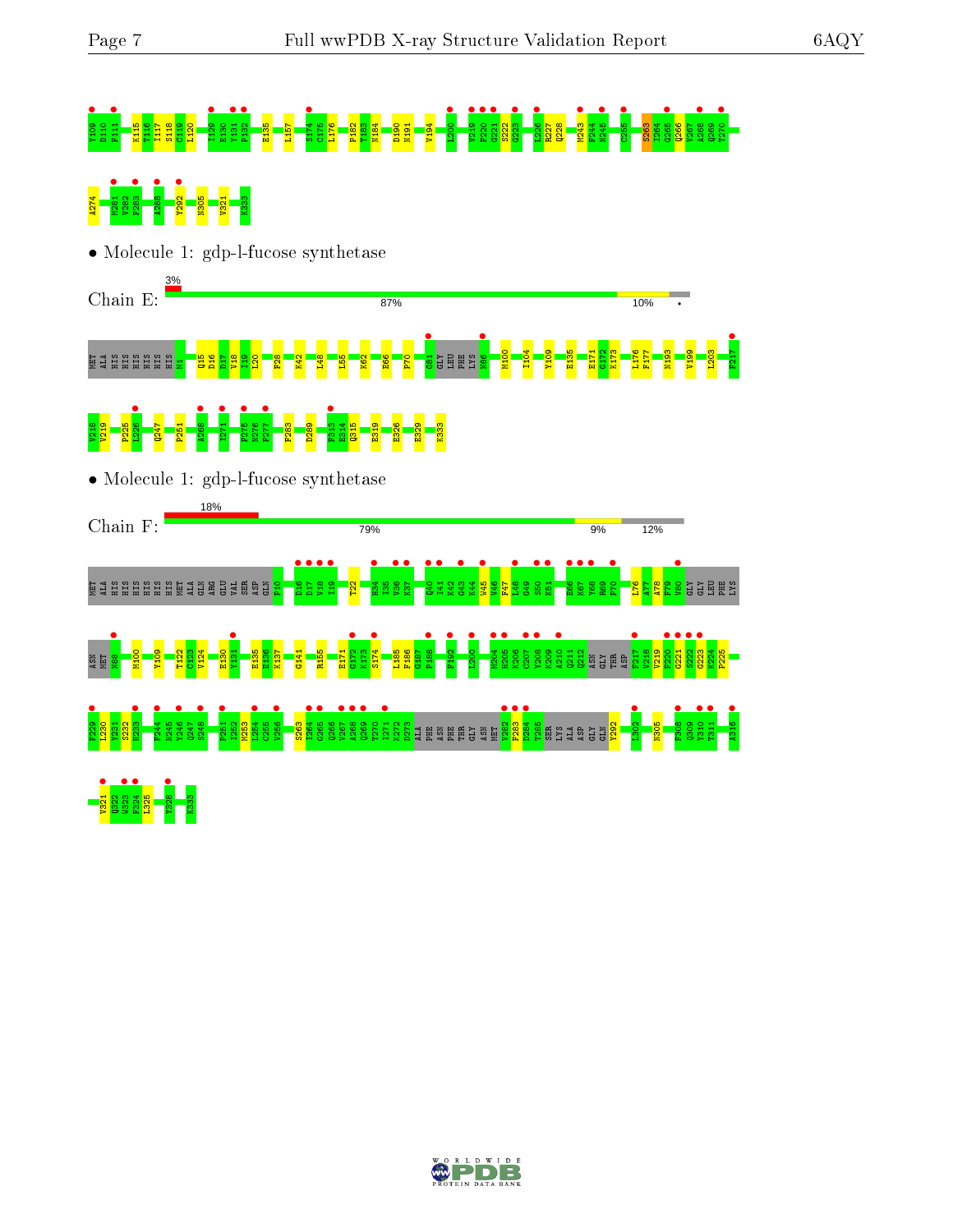# 4 Data and refinement statistics  $(i)$

| Property                                                         | Value                                                  | Source     |
|------------------------------------------------------------------|--------------------------------------------------------|------------|
| Space group                                                      | $P$ $\overline{1}$ $\overline{21}$ $\overline{1}$      | Depositor  |
| Cell constants                                                   | $102.10$ Å $121.82$ Å<br>99.73Å                        | Depositor  |
| a, b, c, $\alpha$ , $\beta$ , $\gamma$                           | $107.63^{\circ}$<br>$90.00^{\circ}$<br>$90.00^{\circ}$ |            |
| Resolution $(A)$                                                 | $35.56 - 2.55$                                         | Depositor  |
|                                                                  | $46.73 - 2.55$                                         | <b>EDS</b> |
| $\%$ Data completeness                                           | $99.8(35.56-2.55)$                                     | Depositor  |
| (in resolution range)                                            | 99.8 (46.73-2.55)                                      | <b>EDS</b> |
| $R_{merge}$                                                      | 0.05                                                   | Depositor  |
| $\mathrm{R}_{sym}$                                               | (Not available)                                        | Depositor  |
| $\langle I/\sigma(I) \rangle^{-1}$                               | $2.67$ (at $2.54$ Å)                                   | Xtriage    |
| Refinement program                                               | PHENIX $(1.12 - \overline{2829: ???)$                  | Depositor  |
|                                                                  | 0.186<br>, 0.240                                       | Depositor  |
| $R, R_{free}$                                                    | 0.186<br>0.237                                         | DCC        |
| $R_{free}$ test set                                              | 2059 reflections $(2.72\%)$                            | wwPDB-VP   |
| Wilson B-factor $(A^2)$                                          | 57.5                                                   | Xtriage    |
| Anisotropy                                                       | 0.091                                                  | Xtriage    |
| Bulk solvent $k_{sol}(\text{e}/\text{A}^3), B_{sol}(\text{A}^2)$ | 0.30, 60.3                                             | <b>EDS</b> |
| L-test for $\mathrm{twinning}^2$                                 | $< L >$ = 0.50, $< L2$ > = 0.33                        | Xtriage    |
| Estimated twinning fraction                                      | No twinning to report.                                 | Xtriage    |
| $\overline{F_o}, \overline{F_c}$ correlation                     | 0.95                                                   | <b>EDS</b> |
| Total number of atoms                                            | 14671                                                  | wwPDB-VP   |
| Average B, all atoms $(A^2)$                                     | 71.0                                                   | wwPDB-VP   |

Xtriage's analysis on translational NCS is as follows: The largest off-origin peak in the Patterson function is  $3.09\%$  of the height of the origin peak. No significant pseudotranslation is detected.

<sup>&</sup>lt;sup>2</sup>Theoretical values of  $\langle |L| \rangle$ ,  $\langle L^2 \rangle$  for acentric reflections are 0.5, 0.333 respectively for untwinned datasets, and 0.375, 0.2 for perfectly twinned datasets.



<span id="page-7-1"></span><span id="page-7-0"></span><sup>1</sup> Intensities estimated from amplitudes.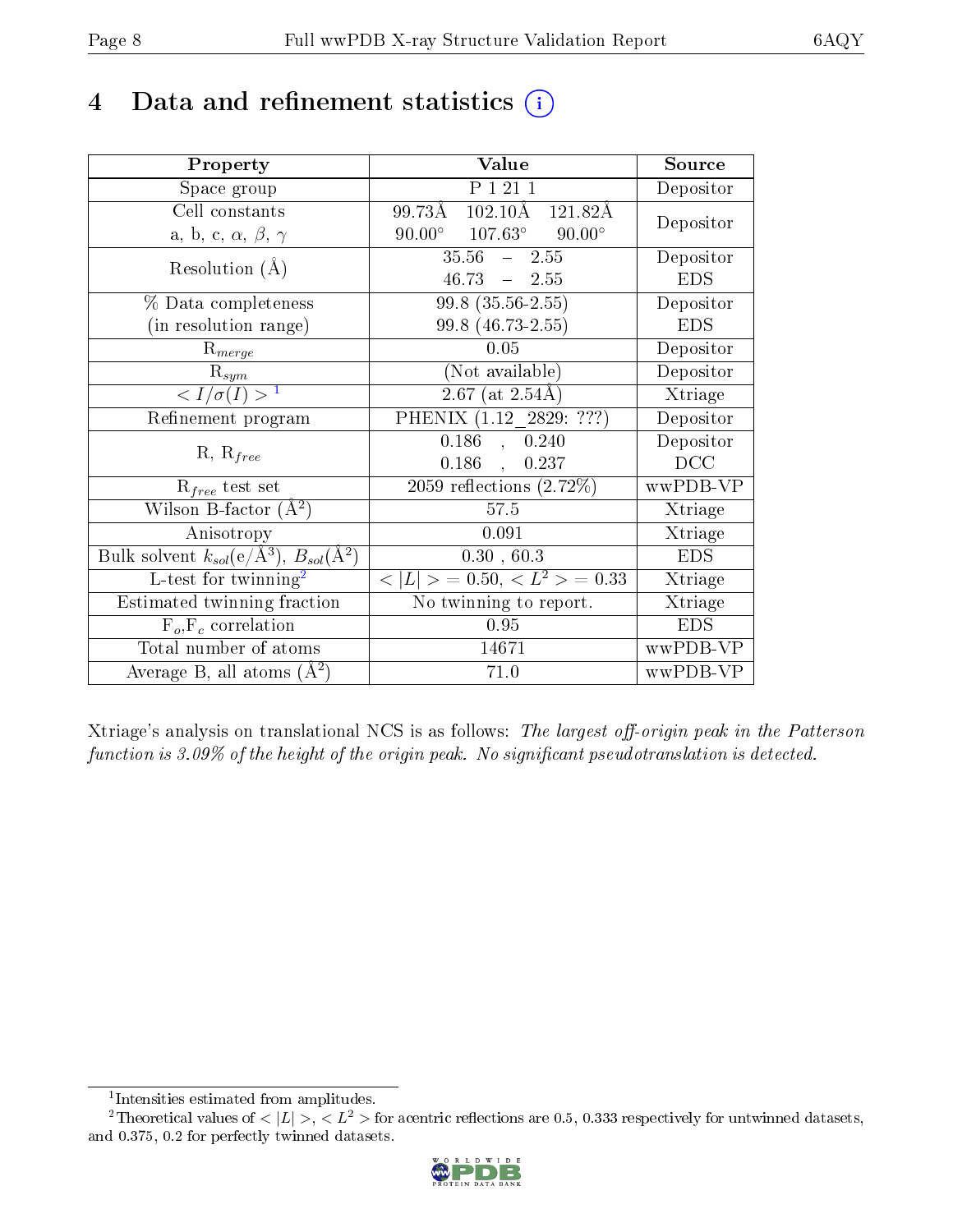# 5 Model quality  $(i)$

### 5.1 Standard geometry  $(i)$

Bond lengths and bond angles in the following residue types are not validated in this section: SO4, CL

The Z score for a bond length (or angle) is the number of standard deviations the observed value is removed from the expected value. A bond length (or angle) with  $|Z| > 5$  is considered an outlier worth inspection. RMSZ is the root-mean-square of all Z scores of the bond lengths (or angles).

| Mol | Chain |                     | <b>Bond lengths</b>   |      | Bond angles         |
|-----|-------|---------------------|-----------------------|------|---------------------|
|     |       | RMSZ<br># $ Z  > 5$ |                       | RMSZ | # $ Z >5$           |
| 1   | А     | 0.45                | 0/2608                | 0.59 | 0/3544              |
| 1   | Β     | 0.48                | $\sqrt{2568 (0.0\%)}$ | 0.59 | 0/3491              |
| 1   | С     | 0.45                | /2610<br>0            | 0.59 | 0/3540              |
| 1   | D     | 0.35                | 0/2428                | 0.51 | $\overline{0/3}318$ |
|     | E,    | 0.44                | /2599<br>0            | 0.55 | 0/3532              |
|     | F     | 0.35                | /2060<br>0            | 0.51 | $^{\prime}2821$     |
| All |       | 0.43                | /14873<br>$(0.0\%)$   | 0.56 | /20246              |

All (1) bond length outliers are listed below:

|  |  |                             | $\mid$ Mol $\mid$ Chain $\mid$ Res $\mid$ Type $\mid$ Atoms $\mid$ $\mid$ Z $\mid$ Observed(Å) $\mid$ Ideal(Å) $\mid$ |  |
|--|--|-----------------------------|-----------------------------------------------------------------------------------------------------------------------|--|
|  |  | $119$   CYS   CB-SG   -6.18 |                                                                                                                       |  |

There are no bond angle outliers.

There are no chirality outliers.

There are no planarity outliers.

#### $5.2$  Too-close contacts  $(i)$

In the following table, the Non-H and H(model) columns list the number of non-hydrogen atoms and hydrogen atoms in the chain respectively. The H(added) column lists the number of hydrogen atoms added and optimized by MolProbity. The Clashes column lists the number of clashes within the asymmetric unit, whereas Symm-Clashes lists symmetry related clashes.

| Mol |      | Chain   Non-H   H(model)   H(added) |      |    | $\textbf{Class} \mid \textbf{Symm-Class}$ |
|-----|------|-------------------------------------|------|----|-------------------------------------------|
|     | 2542 |                                     | 2371 |    |                                           |
|     | 2499 |                                     | 2330 |    |                                           |
|     | 2545 |                                     | 2416 | 29 |                                           |
|     | 2366 |                                     | 2060 | 20 |                                           |

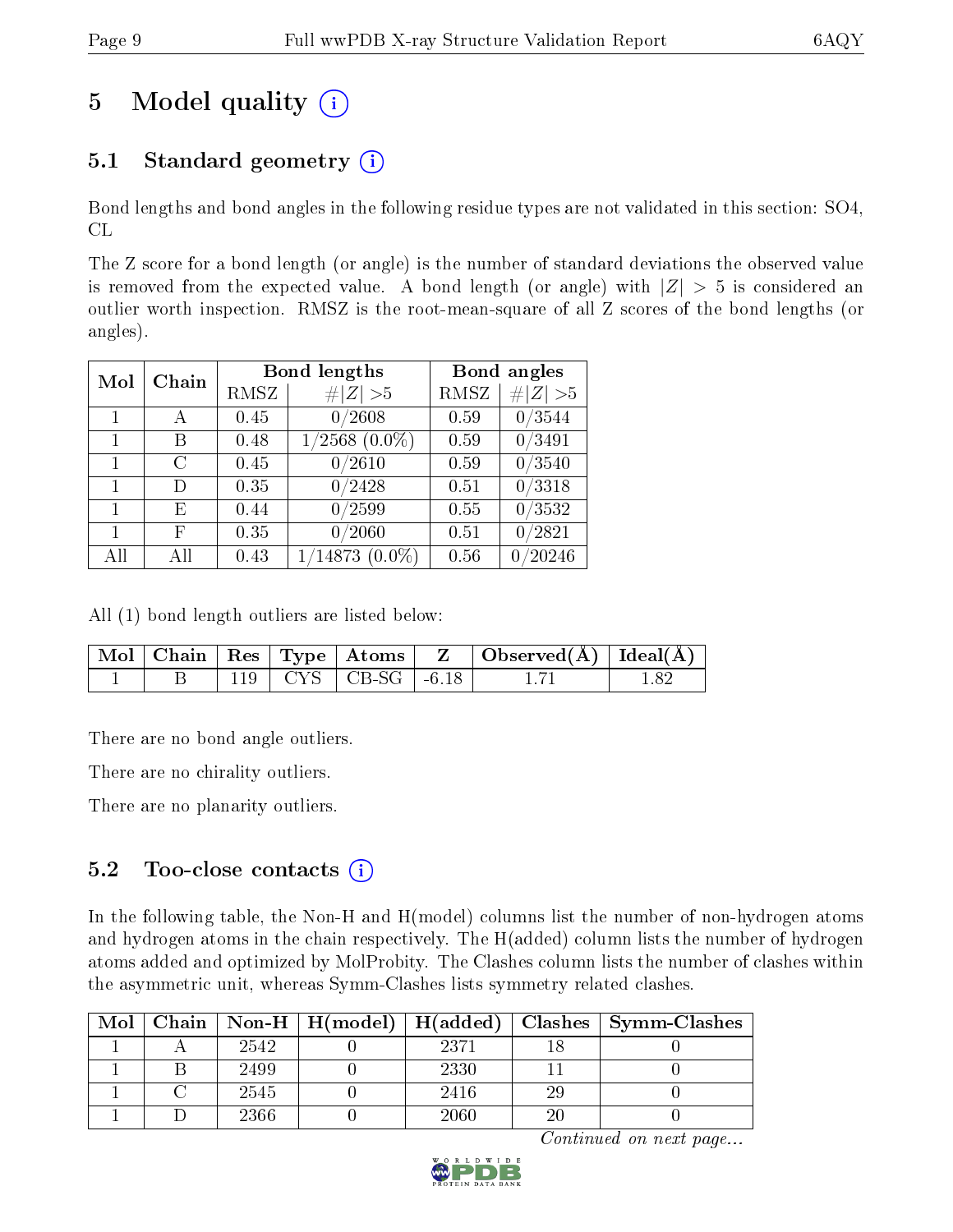| Mol            | Chain                     | $\bf Non-H$    | H (model)      | H(added)       | Clashes          | <b>Symm-Clashes</b> |
|----------------|---------------------------|----------------|----------------|----------------|------------------|---------------------|
|                | E                         | 2535           | $\theta$       | 2348           | 20               | 0                   |
|                | $\overline{F}$            | 2012           | $\Omega$       | 1541           | 16               | 0                   |
| $\overline{2}$ | А                         | 5              | 0              | $\overline{0}$ | $\overline{0}$   | 0                   |
| $\overline{2}$ | B                         | 5              | $\theta$       | $\theta$       | $\theta$         | 0                   |
| $\overline{2}$ | $\overline{C}$            | $\overline{5}$ | $\overline{0}$ | $\theta$       | $\theta$         | 0                   |
| $\overline{2}$ | E                         | 5              |                |                | 0                | 0                   |
| 3              | А                         |                | 0              | 0              | $\left($         | 0                   |
| 3              | $E_{\rm}$                 |                | $\theta$       | $\theta$       |                  | 0                   |
| 4              | А                         | 50             | $\theta$       | $\theta$       | $\theta$         | 0                   |
| 4              | B                         | 44             | $\overline{0}$ | $\overline{0}$ | 0                | 0                   |
| 4              | $\overline{C}$            | 18             | $\theta$       | 0              | $\theta$         | 0                   |
| 4              | D                         | 4              | $\theta$       | $\theta$       | 0                | 0                   |
| 4              | E                         | 30             | 0              | 0              | 0                | 0                   |
| 4              | $\boldsymbol{\mathrm{F}}$ | 4              | 0              | 0              | $\left( \right)$ | 0                   |
| All            | All                       | 14671          | $\overline{0}$ | 13066          | 110              | 0                   |

The all-atom clashscore is defined as the number of clashes found per 1000 atoms (including hydrogen atoms). The all-atom clashscore for this structure is 4.

|            |  |  | All (110) close contacts within the same asymmetric unit are listed below, sorted by their clash |  |  |  |  |
|------------|--|--|--------------------------------------------------------------------------------------------------|--|--|--|--|
| magnitude. |  |  |                                                                                                  |  |  |  |  |

| Atom-1               | Atom-2                | Interatomic    | Clash         |
|----------------------|-----------------------|----------------|---------------|
|                      |                       | distance $(A)$ | overlap $(A)$ |
| 1: A:328: TYR:O      | 1: A: 333: LYS: NZ    | 1.99           | 0.94          |
| $1:$ F:141:GLY:O     | $1:$ F:155:ARG:NH2    | 2.12           | 0.82          |
| 1:B:130:GLU:O        | 1:B:137:LYS:NZ        | 2.22           | 0.72          |
| $1:$ F:124:VAL:O     | $1:$ F:155:ARG:NH1    | 2.23           | 0.72          |
| 1:C:225:PRO:HG2      | 1:C:289:ASP:HB2       | 1.70           | 0.72          |
| 1: D: 55: LEU: HD13  | 1: D: 104: ILE: H D11 | 1.72           | 0.70          |
| 1: D: 274: ALA: HB1  | 1: D:321: VAL:HG21    | 1.72           | 0.70          |
| 1:B:13:LEU:HD11      | 1:B:243:MET:HE3       | 1.79           | 0.64          |
| 1: A:258: GLU:OE2    | 1: A:293: LYS: NZ     | 2.30           | 0.62          |
| 1: A:240:LEU:HD23    | 1: A:243:MET:HE2      | 1.82           | 0.61          |
| 1: D: 115: LYS: HE2  | 1:D:176:LEU:HD23      | 1.84           | 0.60          |
| 1:B:215:THR:HG22     | 1:B:216:ASP:H         | 1.65           | 0.60          |
| $1:$ F:130: $GLU:$ O | $1:$ F:137:LYS:NZ     | 2.37           | 0.58          |
| $1:$ F:109:TYR:OH    | $1:$ F:171:GLU:OE1    | 2.19           | 0.57          |
| 1: E: 199: VAL: HG12 | 3: E:402: CL: CL      | 2.41           | 0.57          |
| $1:$ F:45:TRP:HB3    | $1:$ F:47:PHE:HE1     | 1.69           | 0.56          |
| 1:A:222:SER:OG       | 1:A:289:ASP:OD2       | 2.23           | 0.56          |
| 1:C:215:THR:OG1      | 1:C:216:ASP:N         | 2.39           | 0.56          |
| 1:A:267:VAL:O        | 1: A:271: ILE: HG12   | 2.06           | 0.55          |

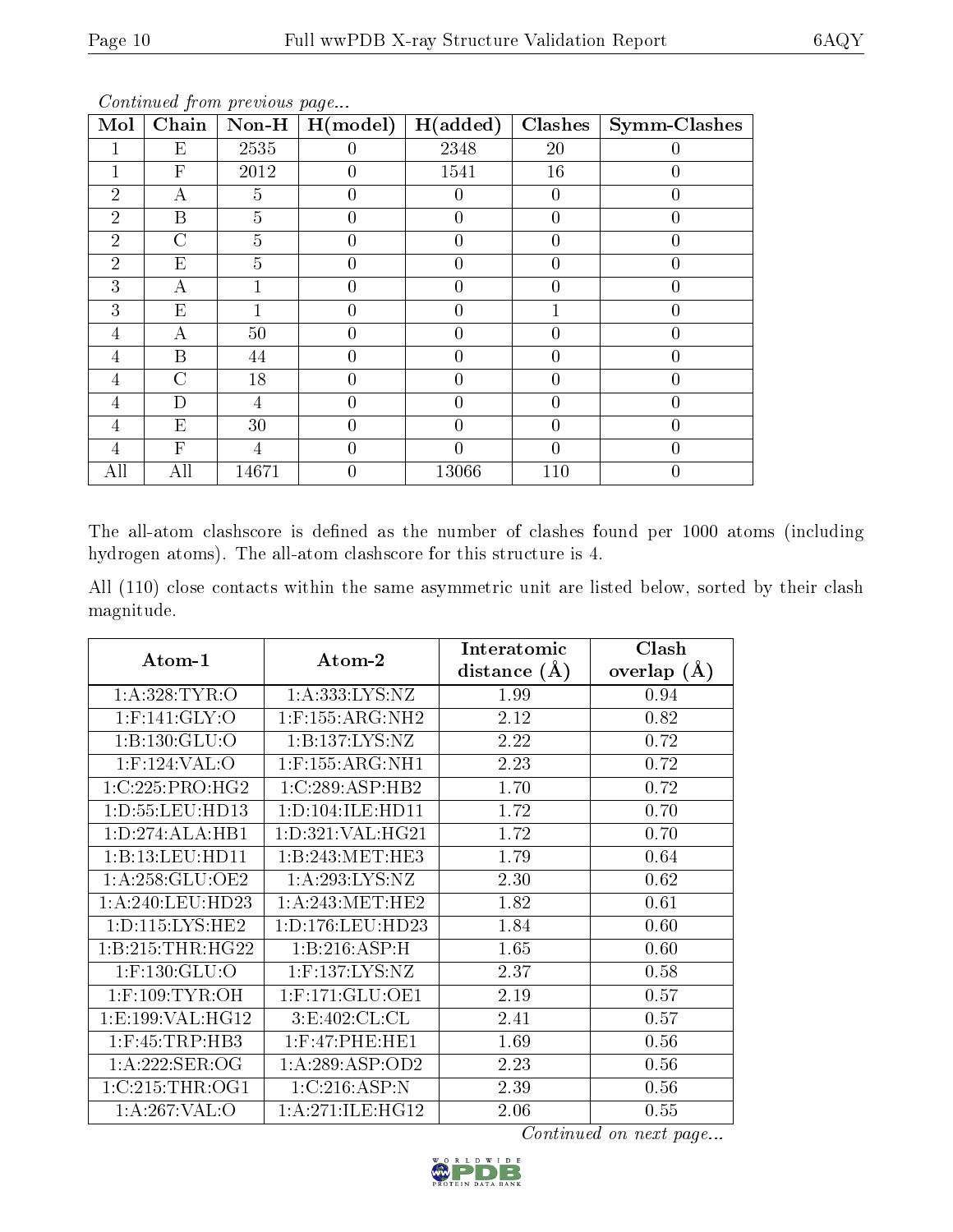| Continued from previous page |                             | Interatomic      | $\overline{\text{Clash}}$ |
|------------------------------|-----------------------------|------------------|---------------------------|
| Atom-1                       | Atom-2                      | distance $(\AA)$ | overlap $(\AA)$           |
| 1:D:120:LEU:O                | 1:D:182:PRO:HD2             | 2.05             | 0.55                      |
| 1: D: 22: THR: HG21          | 1:D:104:ILE:HD13            | 1.89             | 0.54                      |
| 1:E:18:VAL:HB                | 1:E:70:PRO:HA               | 1.90             | 0.53                      |
| $1:$ F:135:GLU:N             | $1:$ F:135:GLU:OE1          | 2.36             | 0.53                      |
| 1: A:243:MET:HE3             | 1:A:244:PHE:CE1             | 2.44             | 0.53                      |
| 1: D:60: ALA:O               | 1: D: 63: GLN: HG2          | 2.07             | 0.53                      |
| $1:$ F:185:LEU:HA            | 1:F:230:LEU:O               | 2.10             | 0.52                      |
| 1:C:272:LYS:HE3              | 1:C:277:PHE:O               | 2.09             | 0.51                      |
| 1:C:210:ALA:HA               | 1:C:215:THR:CG2             | 2.40             | 0.51                      |
| $1:$ F:223:GLY:O             | 1:F:263:SER:OG              | 2.27             | 0.51                      |
| 1: D: 7: SER: OG             | 1: D: 9: GLN: O             | 2.22             | 0.51                      |
| 1:A:217:PHE:O                | 1: A:281: MET:HA            | 2.10             | 0.51                      |
| 1: D: 14: THR: OG1           | 1: D: 15: GLN:N             | 2.44             | 0.50                      |
| $1:$ F:22:THR:OG1            | $1:$ F:76:LEU:N             | 2.44             | 0.50                      |
| 1:C:194:VAL:HG12             | 1:C:205:HIS:HB3             | 1.93             | 0.50                      |
| 1: C:67: LYS: HE3            | 1: C:68: TYR: CZ            | 2.45             | 0.50                      |
| 1:A:124:VAL:HG12             | 1:A:151:ALA:HA              | 1.93             | 0.50                      |
| 1:C:46:VAL:HG11              | 1:C:68:TYR:CE2              | 2.47             | 0.50                      |
| 1: A:39: GLU: C              | $1:A:40:G\overline{LN:HG2}$ | 2.33             | 0.50                      |
| 1:C:333:LYS:NZ               | 1:E:333:LYS:O               | 2.45             | 0.50                      |
| 1:E:20:LEU:HD11              | 1:E:48:LEU:HD11             | 1.94             | 0.50                      |
| 1:B:13:LEU:HD11              | 1:B:243:MET:CE              | 2.42             | 0.49                      |
| 1:E:193:ASN:ND2              | 1: E: 333: LYS: OXT         | 2.37             | 0.49                      |
| 1:D:118:SER:HB3              | 1: D: 157: LEU: HD21        | 1.93             | 0.49                      |
| 1:A:18:VAL:HB                | 1:A:70:PRO:HA               | 1.95             | 0.49                      |
| 1:C:6:VAL:HG23               | 1:C:245:ASN:HB3             | 1.93             | 0.49                      |
| 1: D: 18: VAL: HB            | 1:D:70:PRO:HA               | 1.96             | 0.48                      |
| 1:D:263:SER:HB3              | 1:D:266:GLN:CD              | 2.34             | 0.47                      |
| 1:D:71:THR:HGI               | 1:D:72:TYR:HD1              | 1.63             | 0.47                      |
| 1:A:176:LEU:HD12             | 1:A:177:PHE:H               | 1.80             | 0.47                      |
| $1:$ F:78:ALA:HA             | $1:$ F:100:MET:HE1          | 1.96             | 0.47                      |
| $1:$ F:225:PRO:HB3           | $1:$ F:292:TYR:O            | 2.14             | 0.47                      |
| 1:C:210:ALA:HA               | 1:C:215:THR:HG23            | 1.97             | 0.47                      |
| 1:C:121:SER:O                | 1:C:124:VAL:HG22            | 2.15             | 0.47                      |
| 1: E: 15: GLN: NE2           | 1:E:42:LYS:HG2              | 2.29             | 0.47                      |
| $1:$ F:186:PHE:O             | $1:$ F:232:SER:N            | 2.47             | 0.46                      |
| 1:C:20:LEU:HD12              | 1:C:20:LEU:HA               | 1.64             | 0.46                      |
| 1:C:51:LYS:NZ                | 1:E:326:GLU:OE2             | 2.48             | 0.46                      |
| $1:$ F:221:GLY:O             | $1:$ F:283:PHE:HB3          | 2.15             | 0.46                      |
| 1:C:134:THR:OG1              | 1:C:137:LYS:HD2             | 2.15             | 0.46                      |
| 1:F:321:VAL:O                | 1:F:325:LEU:N               | 2.34             | 0.46                      |

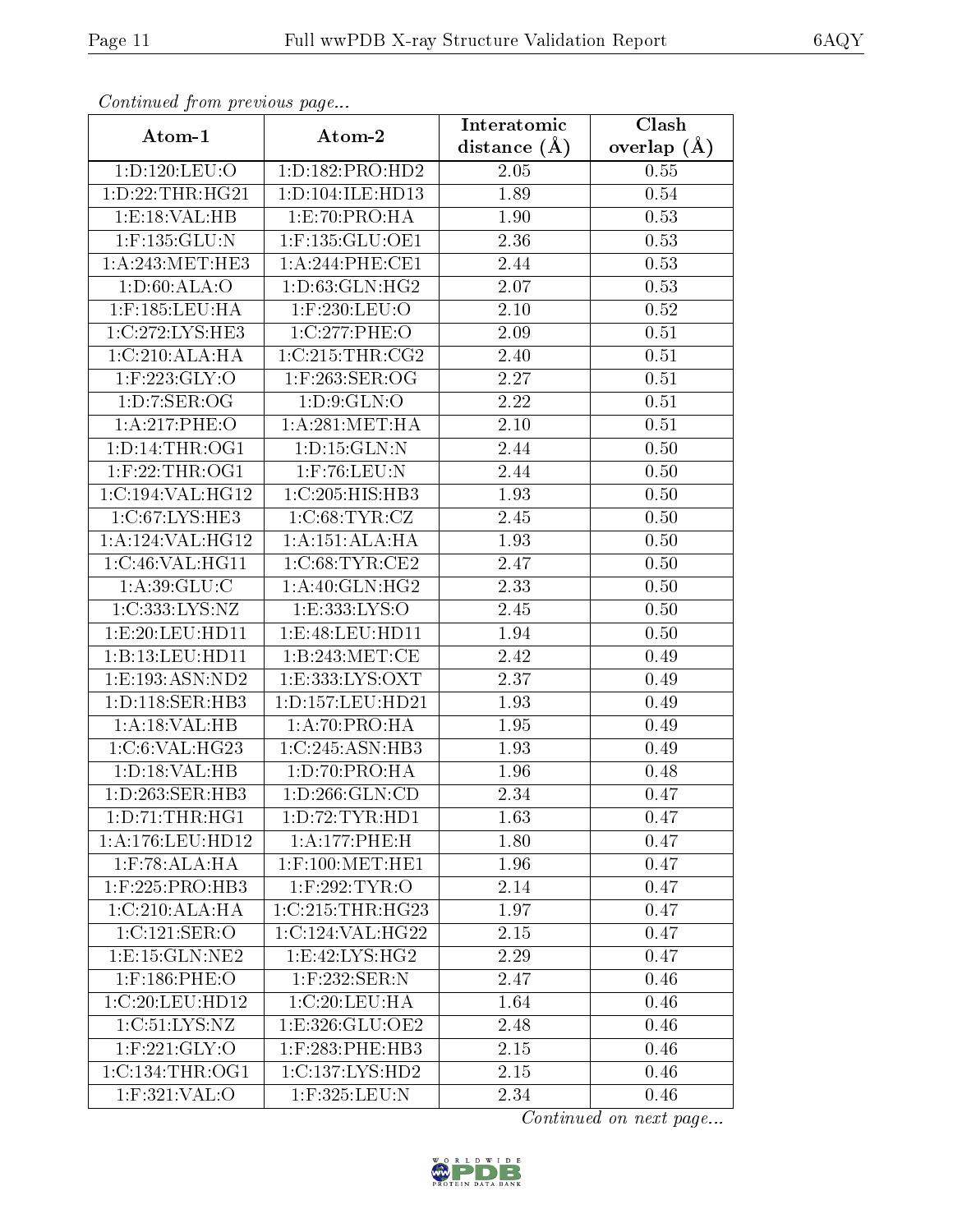| Continuou from precious page |                     | Interatomic    | Clash           |
|------------------------------|---------------------|----------------|-----------------|
| Atom-1                       | Atom-2              | distance $(A)$ | overlap $(\AA)$ |
| 1:C:18:VAL:HB                | 1:C:70:PRO:HA       | 1.98           | 0.46            |
| 1: D: 20: LEU: HD11          | 1:D:48:LEU:HD11     | 1.98           | 0.46            |
| 1:E:225:PRO:HG2              | 1:E:289:ASP:HB2     | 1.98           | 0.46            |
| 1:D:135:GLU:OE1              | 1: D: 135: GLU: N   | 2.39           | 0.45            |
| 1: D: 190: ASP: OD1          | 1: D: 191: ASN: N   | 2.48           | 0.45            |
| 1:C:135:GLU:HG2              | 1:C:251:PRO:O       | 2.17           | 0.45            |
| 1:C:36:VAL:HG13              | 1:C:41:ILE:HB       | 1.98           | 0.44            |
| 1: D: 184: ASN: HB2          | 1: D: 228: GLN:O    | 2.16           | 0.44            |
| 1:B:224:LYS:HZ2              | 1:C:216:ASP:CG      | 2.21           | 0.44            |
| 1:B:263:SER:O                | 1:B:267:VAL:HG23    | 2.16           | 0.44            |
| 1:C:120:LEU:O                | 1:C:182:PRO:HD2     | 2.17           | 0.44            |
| 1:E:219:VAL:HG22             | 1:E:283:PHE:HA      | 2.00           | 0.44            |
| 1:A:176:LEU:HD12             | 1:A:177:PHE:N       | 2.33           | 0.43            |
| 1:C:20:LEU:HD12              | 1:C:46:VAL:HB       | 1.98           | 0.43            |
| 1:E:100:MET:HE2              | 1:E:100:MET:HB3     | 1.91           | 0.43            |
| 1: E: 109: TYR: OH           | $1:$ E:171:GLU:OE2  | 2.28           | 0.43            |
| 1:A:40:GLN:HB3               | 1: A:40: GLN: HE21  | 1.69           | 0.43            |
| 1:E:289:ASP:OD1              | 1:E:289:ASP:N       | 2.50           | 0.43            |
| 1:E:199:VAL:O                | 1:E:203:LEU:HD13    | 2.18           | 0.43            |
| 1:A:193:ASN:ND2              | 1: A: 333: LYS: OXT | 2.39           | 0.43            |
| 1: A:224:LYS:O               | 1:A:226:LEU:HD12    | 2.19           | 0.43            |
| 1:B:267:VAL:O                | 1:B:271:ILE:HG13    | 2.17           | 0.43            |
| 1: D: 19: ILE: HD13          | 1: D: 45: TRP: CE2  | 2.53           | 0.43            |
| 1:C:74:ILE:HG21              | 1:C:239:LEU:HD21    | 2.00           | 0.43            |
| 1:E:135:GLU:HG2              | 1:E:251:PRO:O       | 2.19           | 0.42            |
| 1:C:30:LYS:HD2               | 1: C:30: LYS: HA    | 1.87           | 0.42            |
| 1:E:176:LEU:HD12             | 1:E:177:PHE:N       | 2.34           | 0.42            |
| 1:B:212:GLN:O                | 1:B:212:GLN:HG3     | 2.19           | 0.42            |
| 1:C:36:VAL:HA                | 1:C:41:ILE:HG13     | 2.01           | 0.42            |
| 1:A:267:VAL:HG22             | 1: A:313: PHE: CZ   | 2.54           | 0.42            |
| 1:C:117:ILE:HD11             | 1:C:243:MET:HA      | 2.01           | 0.42            |
| 1:A:117:ILE:HD11             | 1: A:243:MET:HA     | 2.02           | 0.42            |
| 1:B:28:PHE:O                 | 1:B:32:VAL:HG23     | 2.19           | 0.42            |
| 1:E:176:LEU:HD21             | 1:E:247:GLN:HA      | 2.02           | 0.42            |
| 1:D:227:ARG:NH1              | 1:D:292:TYR:O       | 2.50           | 0.41            |
| 1: E: 109: TYR: CZ           | 1:E:173:LYS:HD3     | 2.56           | 0.41            |
| 1:E:315:GLN:O                | 1: E: 319: GLU: HG3 | 2.20           | 0.41            |
| 1:C:246:TYR:CZ               | 1:C:248:SER:HB3     | 2.56           | 0.41            |
| 1:C:258:GLU:O                | 1:C:261:GLU:HG2     | 2.21           | 0.41            |
| 1: B: 135: GLU: HG2          | 1: B: 251: PRO:O    | 2.21           | 0.41            |
| 1:D:19:ILE:HD13              | 1:D:45:TRP:NE1      | 2.36           | 0.41            |

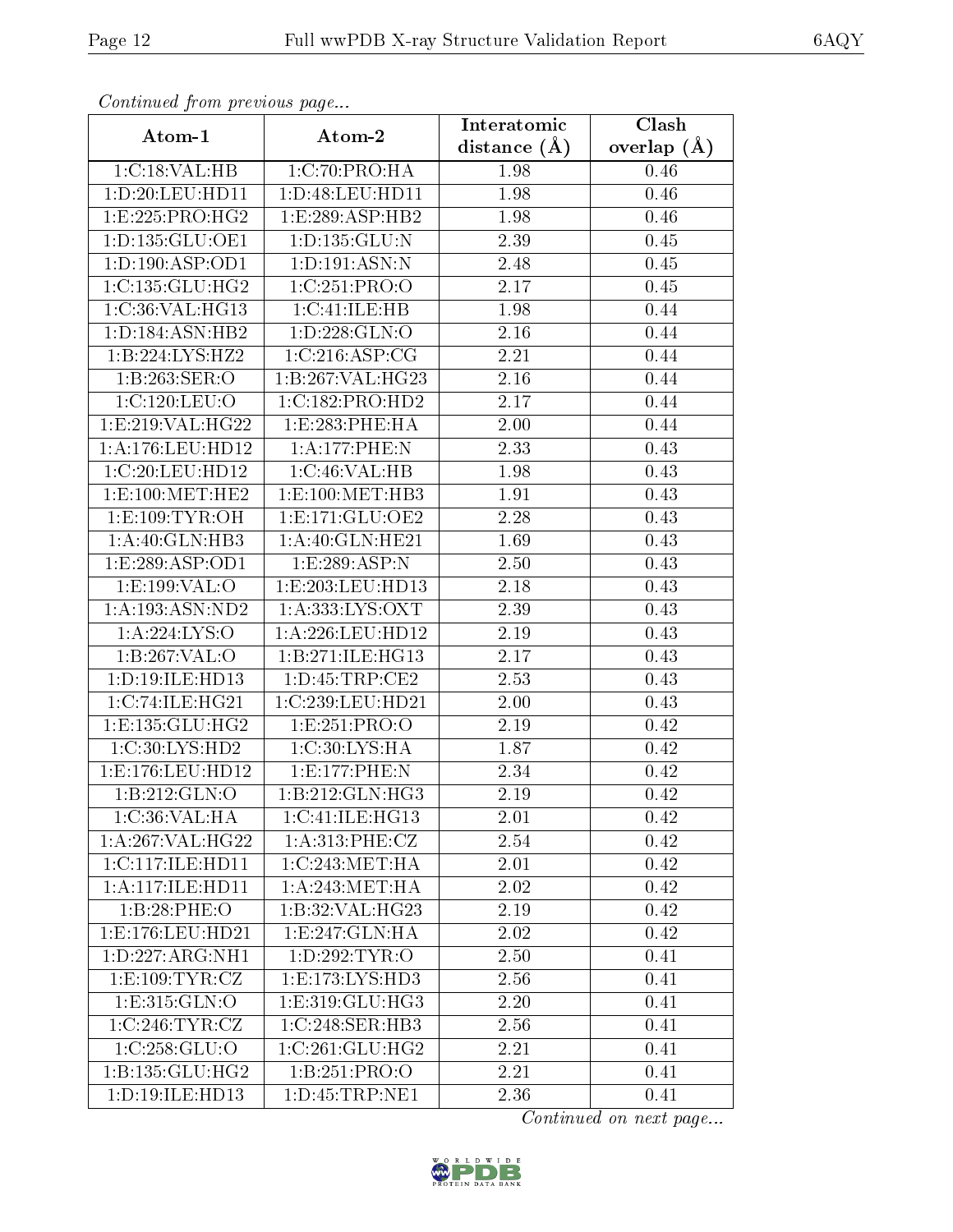|--|--|

| Atom-1               | Atom-2               | Interatomic<br>distance $(A)$ | Clash<br>overlap $(A)$ |
|----------------------|----------------------|-------------------------------|------------------------|
| 1: B: 176: LEU: HD12 | 1:B:177:PHE:H        | 1.86                          | 0.41                   |
| 1:C:30:LYS:NZ        | 1: E: 329: GLU: OE1  | 2.45                          | 0.41                   |
| 1:A:104:ILE:HA       | 1: A: 104: ILE: HD13 | 1.96                          | 0.40                   |
| 1:C:136:GLU:CD       | 1:C:136:GLU:H        | 2.25                          | 0.40                   |
| 1:D:117:ILE:HD11     | 1: D: 243: MET: HA   | 2.02                          | 0.40                   |
| $1:$ F:45:TRP:HB3    | $1:$ F:47:PHE:CE1    | 2.53                          | 0.40                   |
| 1:E:55:LEU:HD13      | 1: E: 104: ILE: HD11 | 2.03                          | 0.40                   |
| 1:C:109:TYR:HE1      | 1:C:168:ALA:HB2      | 1.86                          | 0.40                   |
| $1:$ F:219:VAL:O     | $1:$ F:283:PHE:HA    | 2.22                          | 0.40                   |

There are no symmetry-related clashes.

#### 5.3 Torsion angles (i)

#### 5.3.1 Protein backbone  $(i)$

In the following table, the Percentiles column shows the percent Ramachandran outliers of the chain as a percentile score with respect to all X-ray entries followed by that with respect to entries of similar resolution.

The Analysed column shows the number of residues for which the backbone conformation was analysed, and the total number of residues.

| Mol | Chain   | Analysed        | Favoured   | Allowed    | Outliers |     | Percentiles |
|-----|---------|-----------------|------------|------------|----------|-----|-------------|
|     | A       | $324/341$ (95%) | 317 (98%)  | $7(2\%)$   |          | 100 | 100         |
|     | B       | 319/341 (94%)   | 312 (98%)  | $7(2\%)$   |          | 100 | 100         |
| 1   | $\rm C$ | $322/341(94\%)$ | 316 (98%)  | 6 $(2\%)$  |          | 100 | 100         |
| 1   | D       | 318/341 (93%)   | 313 (98%)  | $5(2\%)$   | $\theta$ | 100 | 100         |
| 1   | Ε       | $325/341$ (95%) | 316 (97%)  | $9(3\%)$   | $\theta$ | 100 | 100         |
|     | F       | 289/341(85%)    | 286 (99%)  | $3(1\%)$   |          | 100 | 100         |
| All | All     | 1897/2046 (93%) | 1860 (98%) | 37 $(2\%)$ |          | 100 | 100         |

There are no Ramachandran outliers to report.

#### 5.3.2 Protein sidechains  $(i)$

In the following table, the Percentiles column shows the percent sidechain outliers of the chain as a percentile score with respect to all X-ray entries followed by that with respect to entries of similar resolution.

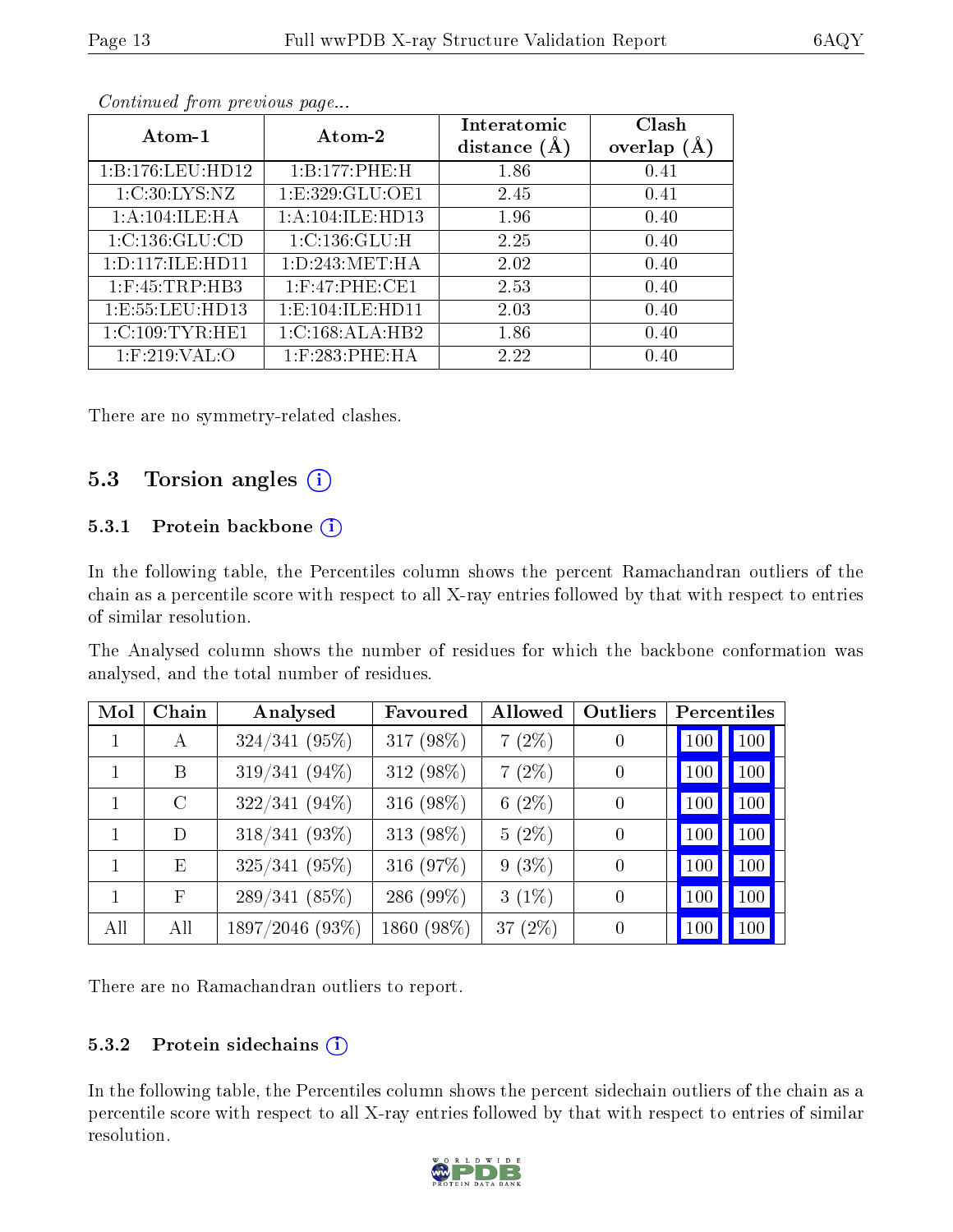| Mol | Chain      | Analysed        | Rotameric  | Outliers | Percentiles |
|-----|------------|-----------------|------------|----------|-------------|
|     | $\bf{A}$   | $263/298$ (88%) | 260 (99%)  | $3(1\%)$ | 83<br>73    |
| 1   | B          | $259/298$ (87%) | 255 (98%)  | $4(2\%)$ | 77<br>65    |
| 1   | $\bigcap$  | $268/298(90\%)$ | 261 (97%)  | 7(3%)    | 61<br>46    |
| 1   | D          | $221/298$ (74%) | 214 (97%)  | 7(3%)    | 53<br>39    |
| 1   | E          | $258/298$ (87%) | 254 (98%)  | $4(2\%)$ | 77<br>62    |
| 1   | $_{\rm F}$ | $153/298$ (51%) | 149 (97%)  | $4(3\%)$ | 61<br>46    |
| All | All        | 1422/1788 (80%) | 1393 (98%) | 29 (2%)  | 70<br>55    |

The Analysed column shows the number of residues for which the sidechain conformation was analysed, and the total number of residues.

All (29) residues with a non-rotameric sidechain are listed below:

| Mol            | $\overline{\text{Chain}}$                                                                                                      | Res              | Type                      |
|----------------|--------------------------------------------------------------------------------------------------------------------------------|------------------|---------------------------|
| $\overline{1}$ | $\overline{A}$                                                                                                                 | 28               | ${\rm PHE}$               |
| $\overline{1}$ | $\overline{A}$                                                                                                                 | 40               | $\overline{\text{GLN}}$   |
| $\overline{1}$ | $\overline{A}$                                                                                                                 | 194              | <b>VAL</b>                |
| $\overline{1}$ | $\overline{\mathrm{B}}$                                                                                                        | $\overline{28}$  | PHE                       |
| $\overline{1}$ | $\overline{\mathbf{B}}$                                                                                                        | 63               | $\overline{\text{GLN}}$   |
| $\overline{1}$ | $\overline{\mathbf{B}}$                                                                                                        | 124              | $\overline{\text{VAL}}$   |
| $\overline{1}$ | $\overline{B}$                                                                                                                 | <b>212</b>       | $\overline{\text{GLN}}$   |
| $\overline{1}$ |                                                                                                                                | $\overline{28}$  | PHE                       |
| $\overline{1}$ |                                                                                                                                | $\overline{41}$  | ILE                       |
| $\mathbf{1}$   | $\overline{C}\ \overline{C}\ \overline{C}\ \overline{C}\ \overline{C}\ \overline{C}\ \overline{C}\ \overline{C}\ \overline{D}$ | 80               | <b>VAL</b>                |
| $\overline{1}$ |                                                                                                                                | 137              | $\overline{\text{LYS}}$   |
| $\overline{1}$ |                                                                                                                                | 289              | $\overline{\text{ASP}}$   |
| $\overline{1}$ |                                                                                                                                | 291              | $\overline{\text{GLN}}$   |
| $\overline{1}$ |                                                                                                                                | 333              | $\overline{\text{LYS}}$   |
| $\overline{1}$ |                                                                                                                                | $14\,$           | <b>THR</b>                |
| $\overline{1}$ | $\overline{D}$                                                                                                                 | $\overline{28}$  | PHE                       |
| $\overline{1}$ | $\overline{\mathrm{D}}$                                                                                                        | $50\,$           | $\overline{\text{SER}}$   |
| $\overline{1}$ | $\overline{D}$                                                                                                                 | 194              | $\overline{\text{VAL}}$   |
| $\overline{1}$ | $\overline{\mathrm{D}}$                                                                                                        | $\overline{222}$ | $\overline{\text{SER}}$   |
| $\mathbf{1}$   | $\overline{\rm D}$                                                                                                             | 263              | $\overline{\text{SER}}$   |
| $\overline{1}$ | $\overline{\mathbb{D}}$                                                                                                        | $\overline{305}$ | $\overline{\text{ASN}}$   |
| $\overline{1}$ | $\overline{\mathrm{E}}$                                                                                                        | 16               | $\overline{\text{ASP}}$   |
| $\mathbf{1}$   | $\overline{E}$                                                                                                                 | 28               | $\overline{\mathrm{PHE}}$ |
| $\overline{1}$ | $\overline{E}$                                                                                                                 | 62               | $\overline{\text{LYS}}$   |
| $\overline{1}$ | $\overline{\mathrm{E}}$                                                                                                        | 66               | $\overline{\text{GLU}}$   |
| $\overline{1}$ | $\overline{\mathrm{F}}$                                                                                                        | $\overline{122}$ | <b>THR</b>                |
| $\overline{1}$ | $\overline{\mathrm{F}}$                                                                                                        | 174              | <b>SER</b>                |

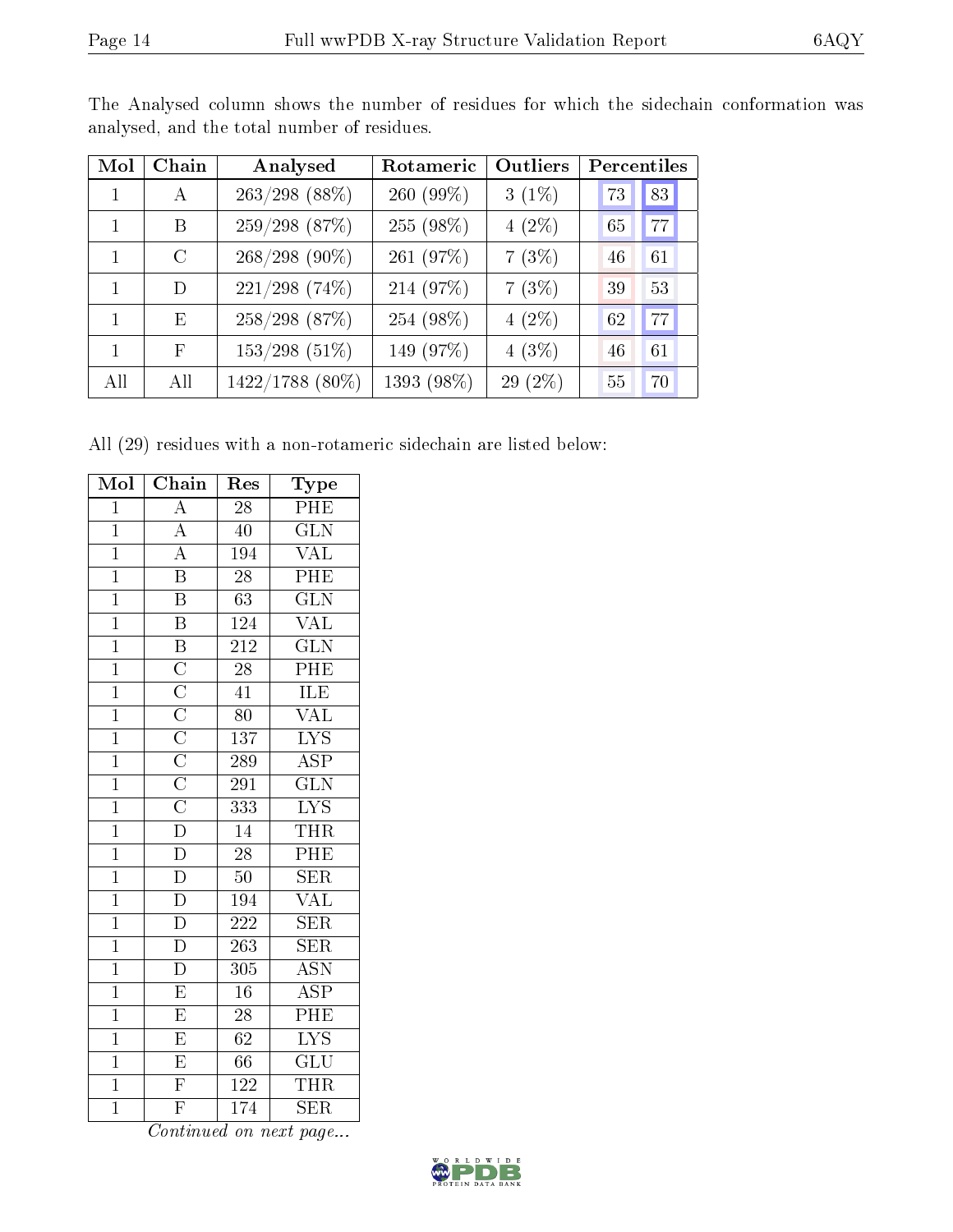Continued from previous page...

| $\operatorname{Mol}$ | Chain | Res | Type |
|----------------------|-------|-----|------|
|                      |       | 253 |      |
|                      |       | 305 |      |

Some sidechains can be flipped to improve hydrogen bonding and reduce clashes. All (4) such sidechains are listed below:

| Mol | Chain | Res | Type       |
|-----|-------|-----|------------|
|     |       | 40  | <b>GLN</b> |
|     |       | 212 | GLN        |
|     |       | 247 | <b>GLN</b> |
|     |       | 305 | ASN        |

#### $5.3.3$  RNA  $(i)$

There are no RNA molecules in this entry.

#### 5.4 Non-standard residues in protein, DNA, RNA chains (i)

There are no non-standard protein/DNA/RNA residues in this entry.

#### 5.5 Carbohydrates (i)

There are no carbohydrates in this entry.

#### 5.6 Ligand geometry  $(i)$

Of 6 ligands modelled in this entry, 2 are monoatomic - leaving 4 for Mogul analysis.

In the following table, the Counts columns list the number of bonds (or angles) for which Mogul statistics could be retrieved, the number of bonds (or angles) that are observed in the model and the number of bonds (or angles) that are defined in the Chemical Component Dictionary. The Link column lists molecule types, if any, to which the group is linked. The Z score for a bond length (or angle) is the number of standard deviations the observed value is removed from the expected value. A bond length (or angle) with  $|Z| > 2$  is considered an outlier worth inspection. RMSZ is the root-mean-square of all Z scores of the bond lengths (or angles).

| Mol<br>Type |                 | Chain | Res | Link                     | Bond lengths |                 |        | Bond angles |      |  |
|-------------|-----------------|-------|-----|--------------------------|--------------|-----------------|--------|-------------|------|--|
|             |                 |       |     | Counts                   | RMSZ         | Z  <br>$\sim$ 0 | Counts | RMSZ        | Z    |  |
|             | SO <sub>4</sub> |       | 401 | $\overline{\phantom{a}}$ | 4.4.4        | $0.14\,$        |        | 6,6,6       | 0.06 |  |
| ച           | SO <sub>4</sub> |       | 401 | $\sim$                   | 4.4.4        | 0.15            |        | 6,6,6       | 0.12 |  |
| ച           | SO <sub>4</sub> | Е     | 401 | $\sim$                   | 4.4.4        | 0.13            |        | 6,6,6       | 0.15 |  |

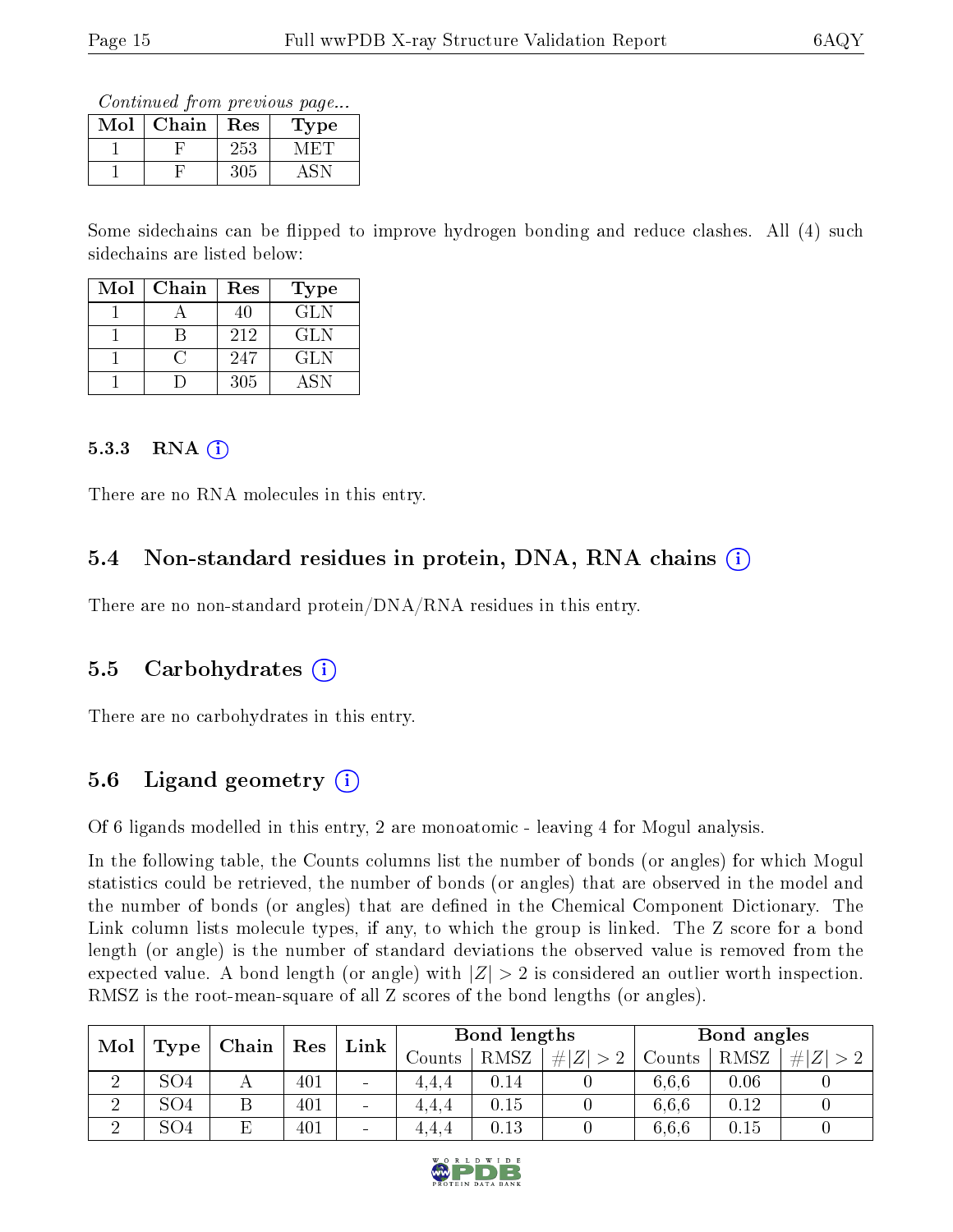| Mol |              | $\top$ Chain $\top$ | $\operatorname{Res}$ | Link   | Bond lengths |      |                                                               | Bond angles |      |  |
|-----|--------------|---------------------|----------------------|--------|--------------|------|---------------------------------------------------------------|-------------|------|--|
|     | $\Gamma$ ype |                     |                      |        |              |      | Counts   RMSZ $\mid \#  Z  > 2$   Counts   RMSZ $\mid \#  Z $ |             |      |  |
|     | SO4          |                     | 401                  | $\sim$ | 4.4.4        | 0.13 |                                                               | 6.6.6       | 0.14 |  |

There are no bond length outliers.

There are no bond angle outliers.

There are no chirality outliers.

There are no torsion outliers.

There are no ring outliers.

No monomer is involved in short contacts.

#### 5.7 [O](https://www.wwpdb.org/validation/2017/XrayValidationReportHelp#nonstandard_residues_and_ligands)ther polymers (i)

There are no such residues in this entry.

#### 5.8 Polymer linkage issues (i)

There are no chain breaks in this entry.

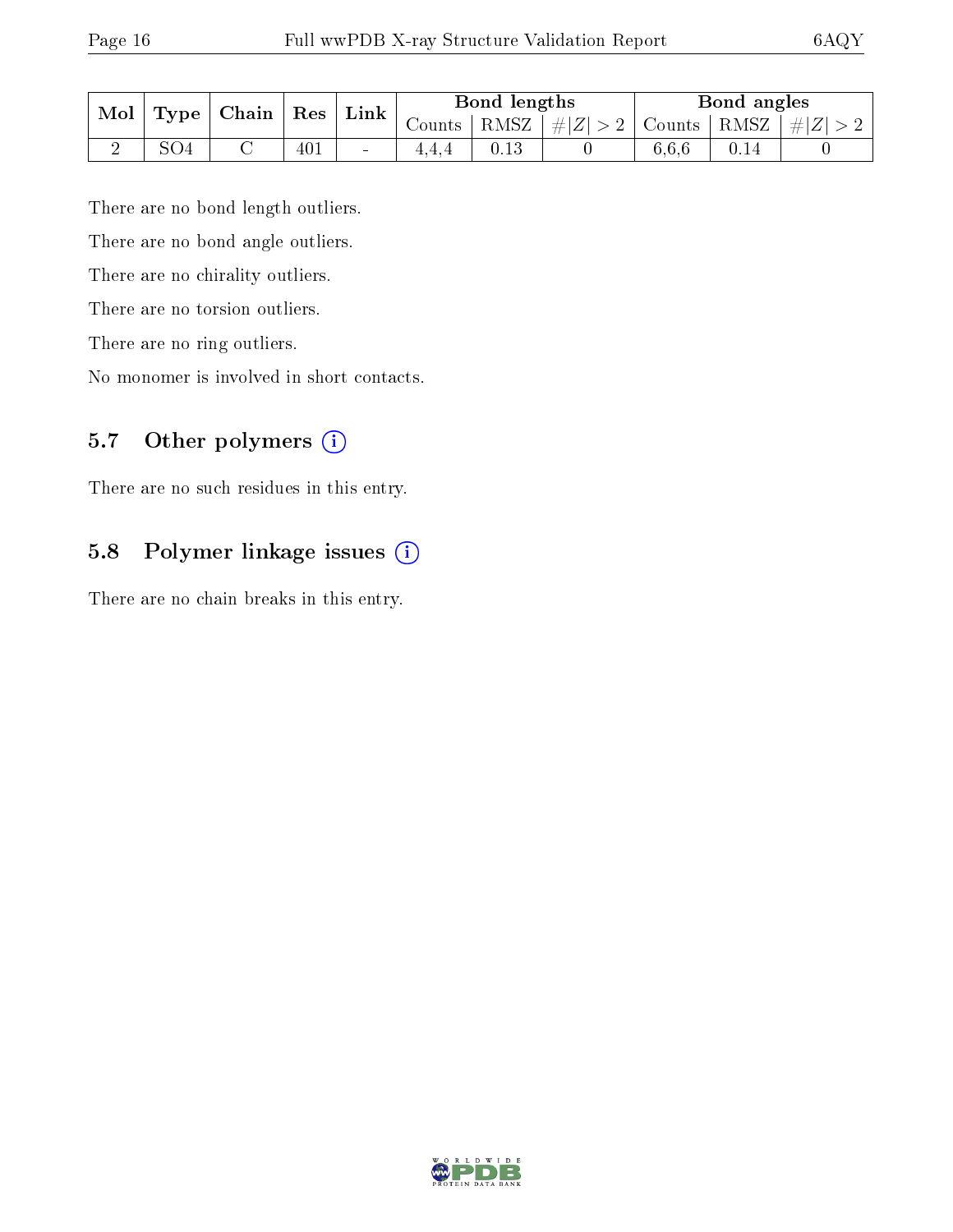# 6 Fit of model and data  $(i)$

### 6.1 Protein, DNA and RNA chains  $(i)$

In the following table, the column labelled  $#RSRZ> 2'$  contains the number (and percentage) of RSRZ outliers, followed by percent RSRZ outliers for the chain as percentile scores relative to all X-ray entries and entries of similar resolution. The OWAB column contains the minimum, median,  $95<sup>th</sup>$  percentile and maximum values of the occupancy-weighted average B-factor per residue. The column labelled ' $Q< 0.9$ ' lists the number of (and percentage) of residues with an average occupancy less than 0.9.

| Mol          | Chain        | Analysed        | $<$ RSRZ $>$ | $\#\text{RSRZ}\text{>2}$              | $OWAB(\overline{A^2})$ | Q <sub>0.9</sub> |
|--------------|--------------|-----------------|--------------|---------------------------------------|------------------------|------------------|
| $\mathbf{1}$ | А            | $328/341(96\%)$ | 0.06         | 100 100                               | 32, 58, 96, 122        | $\Omega$         |
|              | B            | $322/341(94\%)$ | 0.28         | $10(3\%)$<br>56<br>49                 | 34, 53, 92, 130        | $\Omega$         |
|              | $\rm C$      | $326/341(95\%)$ | $-0.01$      | 96<br>$1(0\%)$<br> 94                 | 36, 59, 93, 137        | $\theta$         |
|              | D            | $322/341(94\%)$ | 0.51         | 28 (8%)<br>12<br>10 <sup>°</sup>      | 53, 87, 124, 151       | 0                |
|              | E            | $329/341(96\%)$ | 0.18         | $9(2\%)$<br>54<br>61                  | 37, 61, 108, 125       | $\theta$         |
|              | $\mathbf{F}$ | 299/341(87%)    | 1.08         | 62 $(20\%)$ 1<br>$\vert\vert 0 \vert$ | 50, 107, 138, 161      | $\Omega$         |
| All          | All          | 1926/2046 (94%) | 0.34         | 110 $(5%)$<br>28<br>23                | 32, 68, 122, 161       | $\Omega$         |

All (110) RSRZ outliers are listed below:

| Mol            | Chain                   | Res | $_{\rm Type}$        | <b>RSRZ</b> |
|----------------|-------------------------|-----|----------------------|-------------|
| $\mathbf{1}$   | F                       | 36  | <b>VAL</b>           | 10.0        |
| $\mathbf{1}$   | $\overline{\mathrm{F}}$ | 18  | <b>VAL</b>           | 6.7         |
| $\mathbf{1}$   | $\overline{\mathrm{F}}$ | 316 | ALA                  | 6.5         |
| $\mathbf{1}$   | $\overline{\mathrm{F}}$ | 246 | <b>TYR</b>           | $5.2\,$     |
| $\mathbf{1}$   | $\overline{\mathrm{F}}$ | 265 | <b>GLY</b>           | 5.1         |
| $\overline{1}$ | $\overline{\mathrm{F}}$ | 283 | PHE                  | 4.8         |
| $\overline{1}$ | $\overline{\mathrm{B}}$ | 217 | $\overline{P}$ HE    | 4.6         |
| $\mathbf{1}$   | $\overline{D}$          | 226 | LEU                  | 4.4         |
| $\mathbf{1}$   | E                       | 313 | PHE                  | 4.4         |
| $\mathbf{1}$   | $\overline{\mathrm{F}}$ | 208 | <b>TYR</b>           | 4.4         |
| $\mathbf{1}$   | $\mathbf{F}$            | 268 | ALA                  | 4.4         |
| $\mathbf{1}$   | $\overline{\rm D}$      | 18  | VAL                  | 4.3         |
| $\mathbf{1}$   | $\overline{F}$          | 256 | VAL                  | 4.2         |
| $\overline{1}$ | $\overline{\mathrm{F}}$ | 221 | <b>GLY</b>           | 4.1         |
| $\mathbf{1}$   | $\overline{\mathrm{F}}$ | 17  | ASP                  | 4.0         |
| $\mathbf{1}$   | $\mathbf F$             | 264 | ILE                  | 3.9         |
| $\mathbf{1}$   | B                       | 280 | $\operatorname{ASN}$ | 3.9         |
| $\mathbf{1}$   | D                       | 131 | TYR                  | 3.8         |
| $\mathbf 1$    | $\overline{F}$          | 68  | TYR                  | 3.8         |

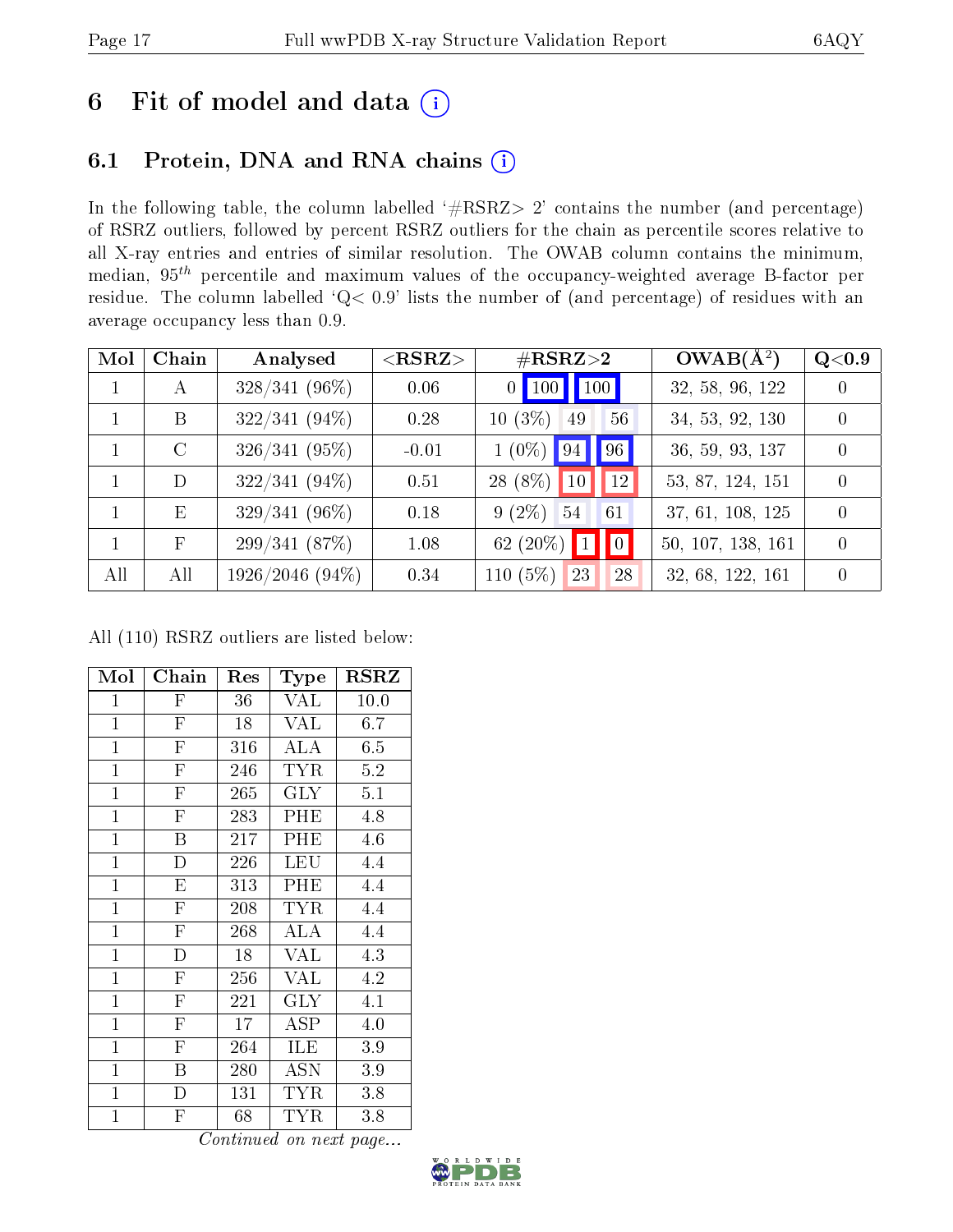| $\mathrm{Mo}\bar{\mathrm{I}}$ | Chain                               | Res              | Type                         | <b>RSRZ</b>      |
|-------------------------------|-------------------------------------|------------------|------------------------------|------------------|
| $\overline{1}$                | $\overline{F}$                      | 67               | $\overline{L} \overline{YS}$ | $\overline{3.7}$ |
| $\overline{1}$                | $\overline{F}$                      | $20\overline{5}$ | $\overline{HIS}$             | 3.6              |
| $\overline{1}$                | $\overline{\mathrm{F}}$             | $\overline{43}$  | $\overline{\text{GLY}}$      | $\overline{3.6}$ |
| $\mathbf{1}$                  | D                                   | $265\,$          | $\overline{\text{GLY}}$      | $3.6\,$          |
| $\overline{1}$                | $\overline{\rm D}$                  | $\overline{220}$ | PHE                          | $\overline{3.5}$ |
| $\overline{1}$                | $\overline{F}$                      | $271\,$          | <b>ILE</b>                   | 3.4              |
| $\overline{1}$                | $\overline{F}$                      | $\overline{269}$ | $\overline{\text{GLN}}$      | $\overline{3.4}$ |
| $\overline{1}$                | $\overline{F}$                      | 233              | $\overline{HIS}$             | $\overline{3.4}$ |
| $\overline{1}$                | $\overline{D}$                      | <b>292</b>       | <b>TYR</b>                   | $\overline{3.3}$ |
| $\overline{1}$                | $\overline{D}$                      | <b>283</b>       | PHE                          | $\overline{3.3}$ |
| $\overline{1}$                | D                                   | 223              | $\overline{\text{GLY}}$      | $\overline{3.3}$ |
| $\overline{1}$                | $\overline{F}$                      | 328              | <b>TYR</b>                   | $\overline{3.2}$ |
| $\overline{1}$                | $\overline{E}$                      | $\overline{217}$ | $\overline{\rm{PHE}}$        | $\overline{3.2}$ |
| $\mathbf{1}$                  | $\overline{F}$                      | 223              | $\overline{\text{GLY}}$      | $\overline{3.2}$ |
| $\overline{1}$                | $\overline{F}$                      | $\overline{16}$  | $\overline{\text{ASP}}$      | $\overline{3.2}$ |
| $\overline{1}$                | $\overline{F}$                      | 229              | PHE                          | $\overline{3.1}$ |
| $\overline{1}$                | $\overline{F}$                      | 324              | $\overline{\rm PHE}$         | $\overline{3.1}$ |
| $\mathbf{1}$                  | $\overline{D}$                      | 281              | MET                          | 3.1              |
| $\mathbf{1}$                  | B                                   | 283              | $\overline{\text{PHE}}$      | 3.1              |
| $\overline{1}$                | $\overline{\mathrm{E}}$             | 81               | $\overline{\text{GLY}}$      | $\overline{3.1}$ |
| $\overline{1}$                | $\overline{F}$                      | 80               | <b>VAL</b>                   | $\overline{3.0}$ |
| $\overline{1}$                | $\frac{\overline{F}}{\overline{F}}$ | 41               | <b>ILE</b>                   | $\overline{3.0}$ |
| $\mathbf{1}$                  |                                     | 220              | PHE                          | 3.0              |
| $\overline{1}$                | $\overline{\rm D}$                  | $\overline{268}$ | <b>ALA</b>                   | $\overline{3.0}$ |
| $\overline{1}$                | $\overline{\mathrm{F}}$             | $\overline{210}$ | $\overline{\rm ALA}$         | 3.0              |
| $\overline{1}$                | $\overline{E}$                      | $\overline{226}$ | LEU                          | $\overline{3.0}$ |
| $\overline{1}$                | $\overline{D}$                      | 288              | <b>ALA</b>                   | $\overline{3.0}$ |
| $\overline{1}$                | $\overline{F}$                      | 284              | $\overline{\text{ASP}}$      | 2.9              |
| $\overline{1}$                | $\overline{\mathrm{F}}$             | 310              | $\overline{\text{TYR}}$      | $\overline{2.9}$ |
| $\mathbf 1$                   | D                                   | 221              | GLY                          | 2.9              |
| $\mathbf{1}$                  | $\boldsymbol{\mathrm{F}}$           | 321              | $V\overline{\mathrm{AL}}$    | $2.9\,$          |
| $\mathbf{1}$                  | $\overline{\rm C}$                  | 87               | <b>MET</b>                   | 2.9              |
| $\mathbf{1}$                  | $\overline{\mathrm{F}}$             | 323              | TRP                          | 2.9              |
| $\mathbf{1}$                  | $\overline{\mathrm{F}}$             | 34               | $\overline{HIS}$             | 2.8              |
| $\mathbf{1}$                  | $\overline{F}$                      | 40               | $\overline{\text{GLN}}$      | 2.8              |
| $\mathbf{1}$                  | $\overline{\mathrm{B}}$             | 215              | <b>THR</b>                   | 2.8              |
| $\overline{1}$                | $\overline{\rm D}$                  | 255              | CYS                          | 2.8              |
| $\mathbf{1}$                  | $\mathbf F$                         | 244              | PHE                          | 2.8              |
| $\mathbf{1}$                  | $\overline{F}$                      | 267              | $\overline{\text{VAL}}$      | $2.\overline{8}$ |
| $\mathbf{1}$                  | $\mathbf{F}$                        | 172              | $\overline{\text{GLY}}$      | 2.7              |
| $\overline{1}$                | $\overline{\mathrm{F}}$             | 204              | MET                          | <b>2.7</b>       |
| $\mathbf{1}$                  | D                                   | 88               | <b>ASN</b>                   | 2.7              |

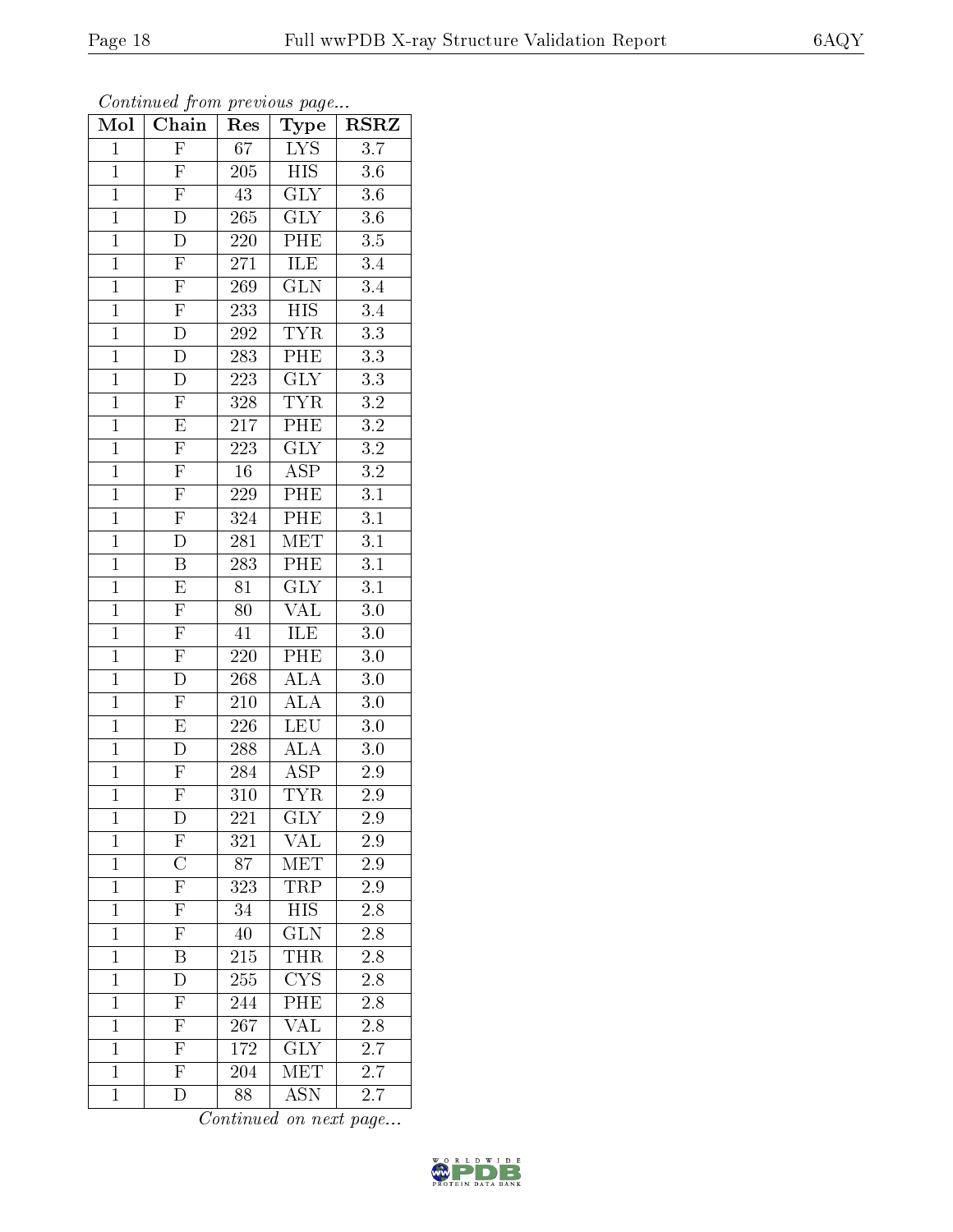| Mol            | Chain                   | Res              | Type                    | <b>RSRZ</b>      |
|----------------|-------------------------|------------------|-------------------------|------------------|
| $\overline{1}$ | $\overline{F}$          | 254              | <b>LEU</b>              | $\overline{2.7}$ |
| $\overline{1}$ | Đ                       | 129              | ILE                     | $2.\overline{6}$ |
| $\overline{1}$ | $\overline{\mathrm{F}}$ | 308              | PHE                     | $\overline{2.6}$ |
| $\mathbf{1}$   | D                       | $6\phantom{.}$   | <b>VAL</b>              | $2.6\,$          |
| $\overline{1}$ | $\overline{F}$          | $\overline{37}$  | $\overline{\text{LYS}}$ | $\overline{2.6}$ |
| $\overline{1}$ | $\overline{F}$          | 222              | <b>SER</b>              | 2.6              |
| $\overline{1}$ | $\overline{\mathrm{F}}$ | $\overline{217}$ | PHE                     | $\overline{2.5}$ |
| $\overline{1}$ | $\overline{\mathrm{B}}$ | 274              | $\overline{ALA}$        | $2.\overline{5}$ |
| $\overline{1}$ | $\overline{F}$          | $\overline{302}$ | <b>LEU</b>              | $2.\overline{5}$ |
| $\overline{1}$ | $\overline{\rm D}$      | 65               | PHE                     | $\overline{2.5}$ |
| $\overline{1}$ | $\overline{F}$          | 188              | PRO                     | $2.\overline{5}$ |
| $\overline{1}$ | $\overline{\mathrm{F}}$ | 207              | $\overline{\text{CYS}}$ | $2.\overline{5}$ |
| $\overline{1}$ | $\overline{\rm D}$      | $\overline{245}$ | $\overline{ASN}$        | $2.\overline{5}$ |
| $\mathbf{1}$   | $\overline{F}$          | $\overline{48}$  | <b>LEU</b>              | 2.5              |
| $\overline{1}$ | $\overline{\mathrm{E}}$ | $\overline{86}$  | <b>ASN</b>              | 2.4              |
| $\overline{1}$ | $\overline{F}$          | 200              | <b>LEU</b>              | 2.4              |
| $\overline{1}$ | $\overline{D}$          | $\overline{70}$  | $\overline{\text{PRO}}$ | $\overline{2.4}$ |
| $\mathbf{1}$   | E                       | 277              | PHE                     | 2.4              |
| $\mathbf{1}$   | $\overline{F}$          | $50\,$           | <b>SER</b>              | 2.4              |
| $\overline{1}$ | $\overline{\mathrm{E}}$ | 271              | ILE                     | 2.4              |
| $\overline{1}$ | $\overline{\mathrm{F}}$ | 66               | GLU                     | $\overline{2.4}$ |
| $\overline{1}$ | $\overline{\mathrm{B}}$ | $\overline{89}$  | PHE                     | $\overline{2.3}$ |
| $\mathbf{1}$   | $\overline{\mathrm{E}}$ | 268              | <b>ALA</b>              | 2.3              |
| $\overline{1}$ | D                       | $\overline{200}$ | <b>LEU</b>              | $\overline{2.3}$ |
| $\overline{1}$ | D                       | 219              | $\overline{\text{VAL}}$ | 2.3              |
| $\overline{1}$ | B                       | 268              | <b>ALA</b>              | $\overline{2.3}$ |
| $\overline{1}$ | $\overline{\rm D}$      | 270              | <b>THR</b>              | $\overline{2.3}$ |
| $\overline{1}$ | $\, {\bf B}$            | 277              | PHE                     | $\overline{2.3}$ |
| $\overline{1}$ | $\overline{\mathrm{F}}$ | 70               | PRO                     | 2.3              |
| $\mathbf{1}$   | ${\rm F}$               | 192              | PHE                     | 2.3              |
| $\mathbf{1}$   | $\mathbf{F}$            | 88               | ASN                     | $2.2\,$          |
| $\mathbf{1}$   | $\overline{\mathrm{E}}$ | $275\,$          | PHE                     | $2.2\,$          |
| $\mathbf{1}$   | $\overline{\mathrm{F}}$ | 311              | THR                     | $2.\overline{2}$ |
| $\mathbf{1}$   | $\overline{\mathrm{F}}$ | 282              | <b>VAL</b>              | 2.2              |
| $\mathbf{1}$   | Β                       | 214              | GLY                     | $2.\overline{2}$ |
| $\mathbf{1}$   | $\overline{\mathrm{F}}$ | 251              | PRO                     | $\overline{2.2}$ |
| $\mathbf{1}$   | $\overline{\rm D}$      | 174              | <b>SER</b>              | $\overline{2.1}$ |
| $\mathbf{1}$   | D                       | 243              | MET                     | 2.1              |
| $\mathbf{1}$   | D                       | 111              | PHE                     | $\overline{2.1}$ |
| $\mathbf{1}$   | $\mathbf{F}$            | 174              | <b>SER</b>              | 2.1              |
| $\overline{1}$ | $\overline{\mathrm{F}}$ | 51               | IYS                     | $\overline{2.1}$ |
| $\mathbf{1}$   | $\overline{\mathrm{F}}$ | 45               | <b>TRP</b>              | 2.1              |